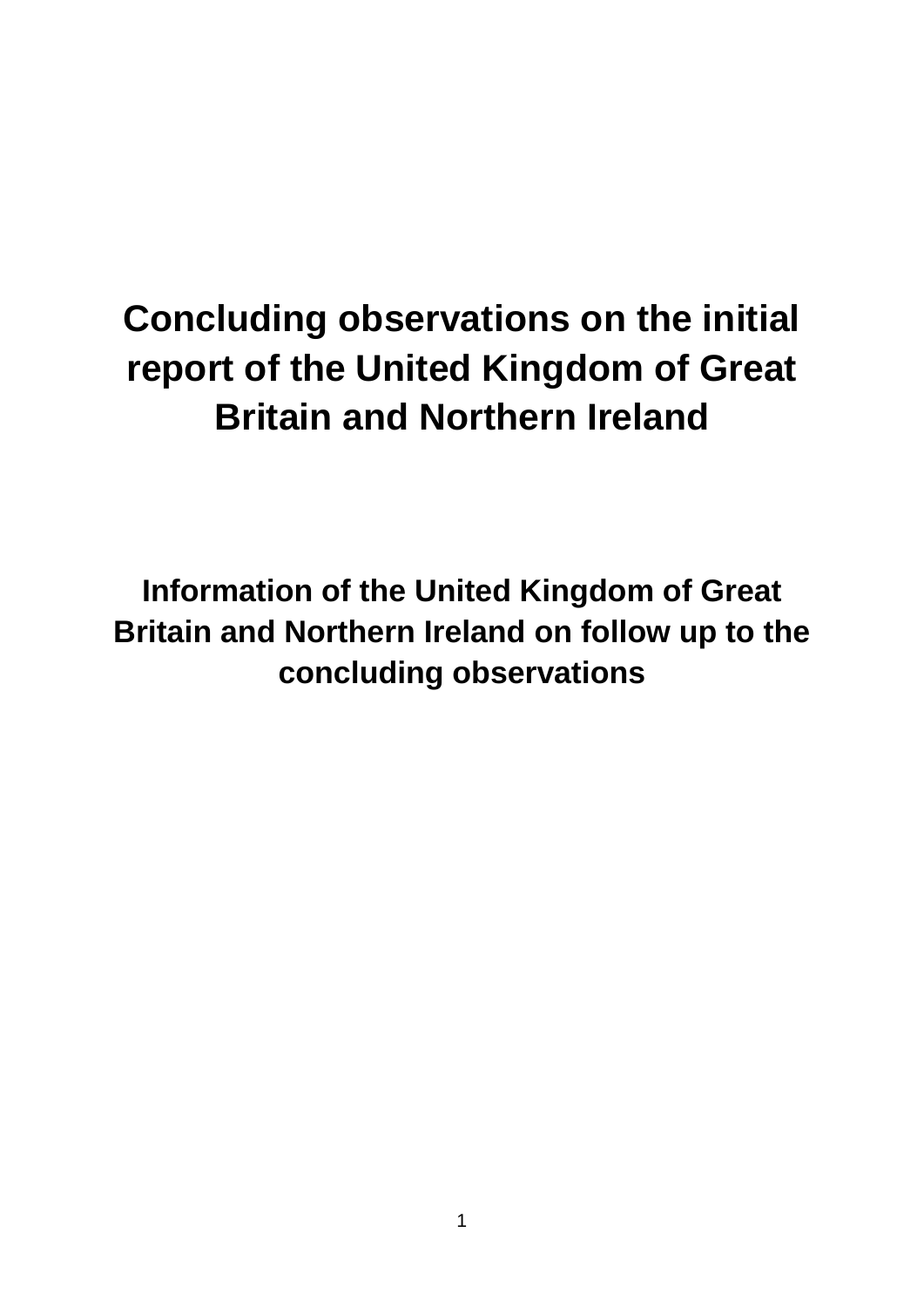#### **Contents**

#### **Introduction**

- **Section 1 – Independent living and being included in the community**
- **Section 2 – Work and employment**
- **Section 3 – Adequate standard of living and social protection**

**Section 4 –Follow up information on the recommendations made by the Committee in its inquiry report**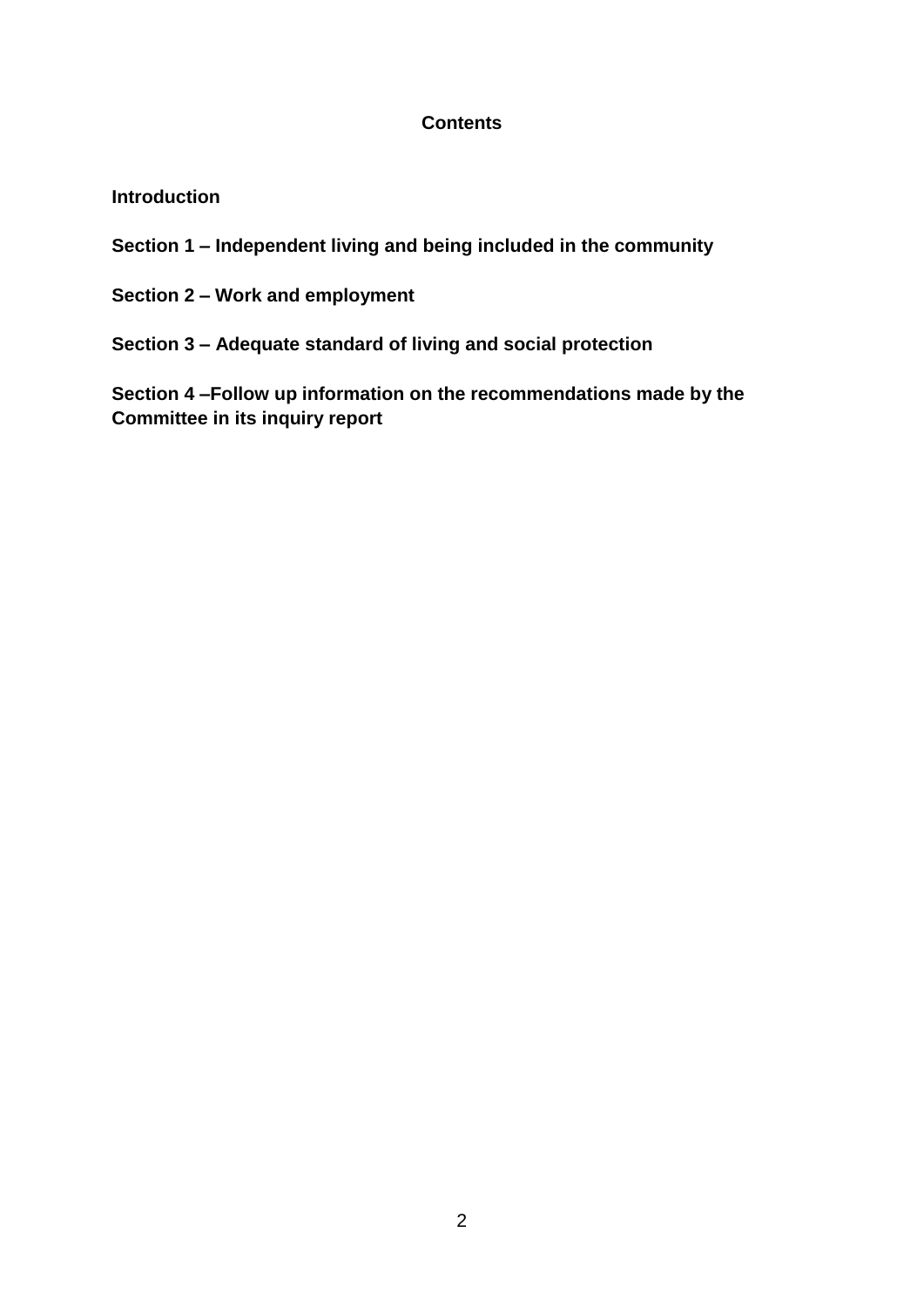#### **Introduction**

- 1. This is the response of the United Kingdom of Great Britain and Northern Ireland to paragraphs 73 and 74 of the Concluding Observations (UN ref. CRPD/C/GBR/CO/1), which concern the recommendations set out in paragraphs 45 (independent living and being included in the community), 57 (work and employment), 59 (adequate standard of living and social protection) and the recommendations made by the Committee in its 2016 inquiry report (UN ref. CRPD/C/15/4) carried out under article 6 the Optional Protocol to the Convention (OP-CRPD).
- 2. The UK, Welsh and Scottish Governments, and the Northern Ireland Executive share a commitment to supporting and improving the lives of disabled people. This response provides information on policies and services that are delivered nationally, and policies that have been devolved which enable the devolved administrations to provide tailor-made complementary or additional services to address the particular needs of disabled people across the UK and Northern Ireland.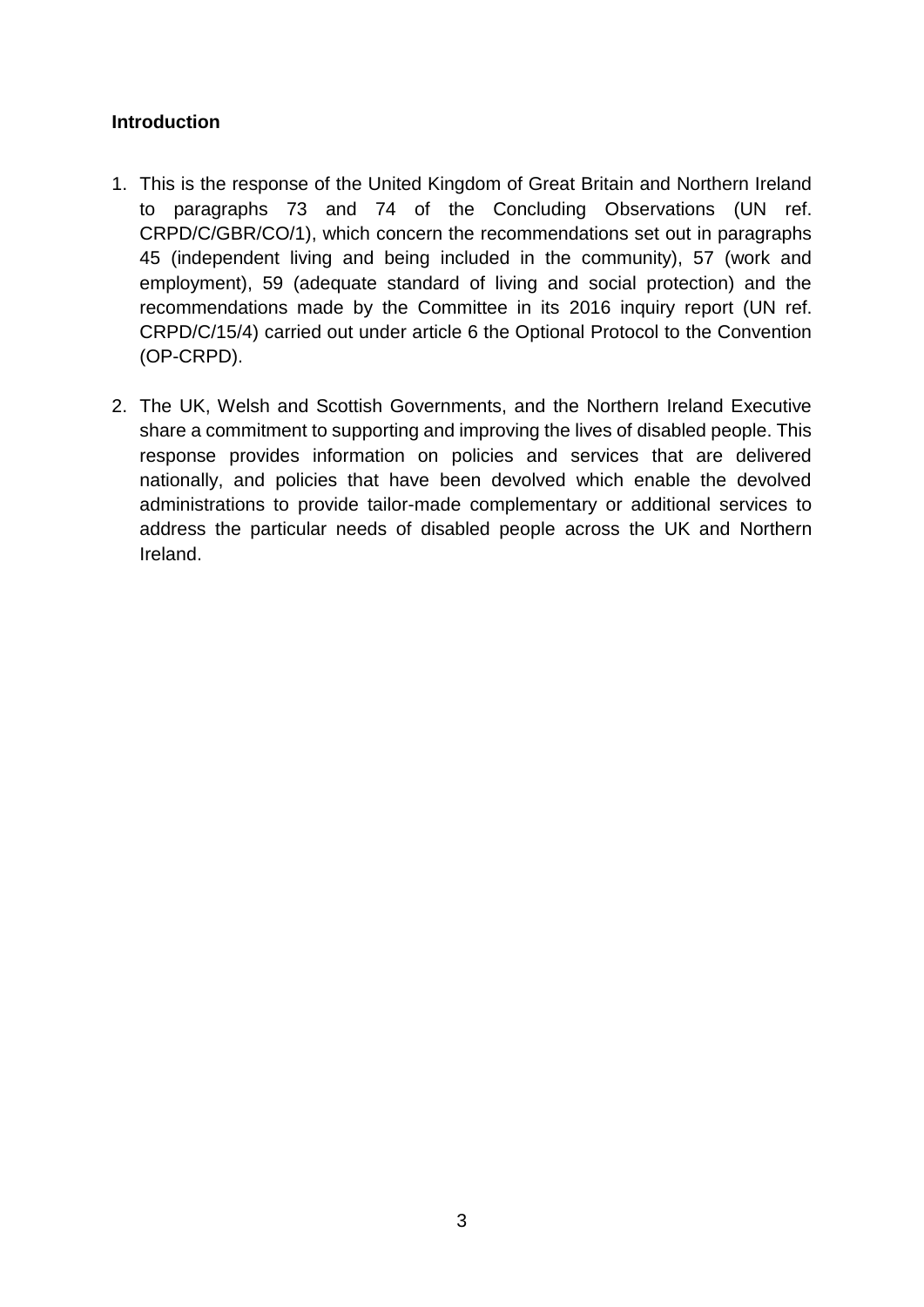## **Section 1: Independent living and being included in the community - response to recommendations in paragraph 45 (a-e) of the concluding observations**

# **Recommendation 45a**

- 3. Independent living is a core part of the wellbeing principle of the Care Act  $2014<sup>1</sup>$ , which consolidated and modernised the framework of care and support law in England.
- 4. The Care Act 2014 supports an individual's control of their day-to-day life, suitability of living accommodation and contribution to society – and requires local authorities to consider each person's views, wishes, feelings and beliefs. It also prioritises independence and wellbeing at an early stage and throughout a person's care journey. This is done through better support and advice for individuals and their carers, better housing options and, if needed, services to help people in their own homes. Integrated Personal Commissioning and personal health budgets are also available to give disabled people and those with more complex long term conditions control over their own health and wellbeing.
- 5. The Care Act 2014 places a duty on English Local Authorities to assess any adult with care and support needs, and to meet the needs of people assessed as eligible for support, based on means testing. In cases where the cost of care would reduce a persons income significantly the authority will bear some cost.
- 6. We are also committed to the principle of supported decision-making and this principle is enshrined in the Mental Capacity Act 2005 which requires that all practicable steps be taken to help a person make a decision before they are treated as lacking capacity to make that decision.
- 7. Since 2017, the Welsh Government has been reviewing its Framework for Action on Independent Living<sup>2</sup>, which will set out what it is doing to promote an inclusive and enabling society. It has sought the views of disabled people through workshops and a public survey. A steering group of disability stakeholders, chaired by the Chief Executive of Disability Wales, is overseeing the review. Welsh Government officials have been identifying cross cutting actions for inclusion in a new plan. The revised Framework will include clear targets and monitoring arrangements.
- 8. The code of practice in relation to Part 2 of the Social Services and Well-being (Wales) Act 2014<sup>3</sup> was developed to provide local authorities with guidance on their

1

<sup>1</sup> <http://www.legislation.gov.uk/ukpga/2014/23/contents/enacted>

<sup>2</sup> [https://gov.wales/topics/people-and-communities/equality](https://gov.wales/topics/people-and-communities/equality-diversity/rightsequality/disability/framework-for-action/?lang=en)[diversity/rightsequality/disability/framework-for-action/?lang=en](https://gov.wales/topics/people-and-communities/equality-diversity/rightsequality/disability/framework-for-action/?lang=en)

<sup>3</sup> <https://gov.wales/topics/health/socialcare/act/?lang=en>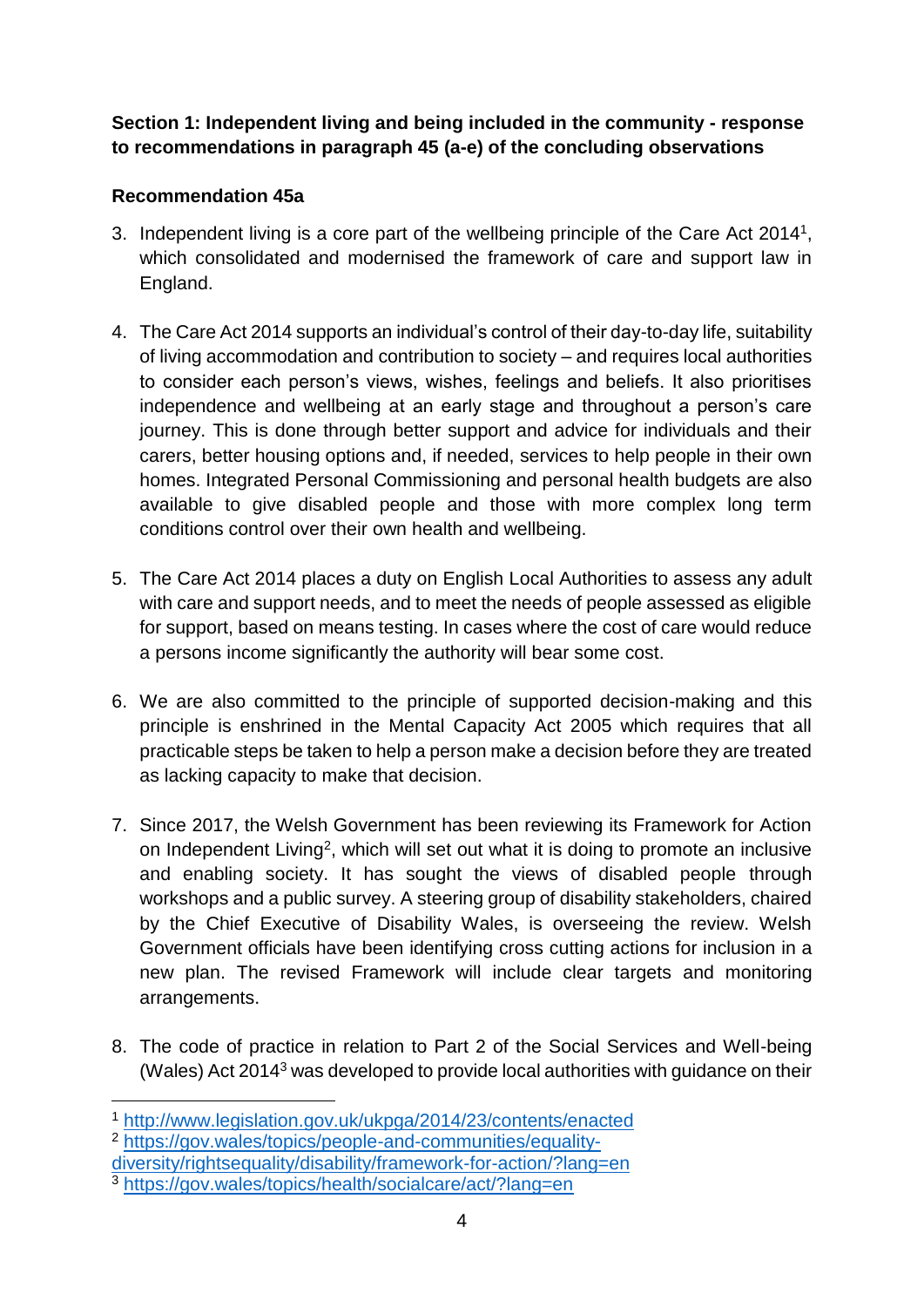duties to seek to promote the well-being of people who need care and support and carers who need support. This directly refers to the Convention, stating that: …'when exercising social services functions in relation to disabled people who need care and support and disabled carers who need support, local authorities must have due regard to the UNCRPD'.

- 9. The Scottish Government is committed to improving the quality of care in Scotland and wants to ensure that everyone who requires care has access to the highest standards of care in every setting, whether in their own home or a care home. The integration of health and social care services is the most significant change that has been made to the way people are cared for in their communities since the creation of the NHS. Integrated authorities are continuously working on sharing their knowledge and experiences, capturing the learning from what doesn't work as well. Home care clients now receive on average more than double the number of hours of care that they received in 2000.
- 10.Local Authorities in Scotland as the strategic housing authority have the responsibility for assessing housing requirements in their area and setting out in the Local Housing Strategy and Strategic Housing Investment Plans<sup>4</sup> how these requirements will be met.
- 11.The Scottish Government has an established housing planning framework which we continually look to evolve and improve. We have committed to bring forward, in the refreshed Local Housing Strategy guidance, a requirement for all Local authorities to introduce a realistic target across all tenures for the delivery of wheelchair accessible housing. The refreshed Local Housing Strategy guidance is due to be published in Summer 2019 and will also consider the broader equalities responsibilities of local authorities as well as the way in which disabled people and disabled peoples groups can have meaningful input into the development of the Local Housing Strategy.
- 12. In Northern Ireland, the central objectives of community care services<sup>5</sup> are to:
	- Help people remain in their own homes, or in as near a domestic environment as possible, for as long as they wish and it is safe and appropriate to do so;
	- Provide practical support to carers to support them in their caring role; and
	- Ensure that residential care, nursing home care and hospital care is reserved for those people whose care needs cannot be met in any other way.
- 13.Everyone, regardless of whether their care needs are short or long term and whether these needs are complex or not, has the right to approach their local Health and Social Care Trust to access the care management process and receive

**<sup>.</sup>** <sup>4</sup><http://www.parliament.scot/parliamentarybusiness/CurrentCommittees/105204.aspx> <sup>5</sup> <https://www.health-ni.gov.uk/articles/community-care>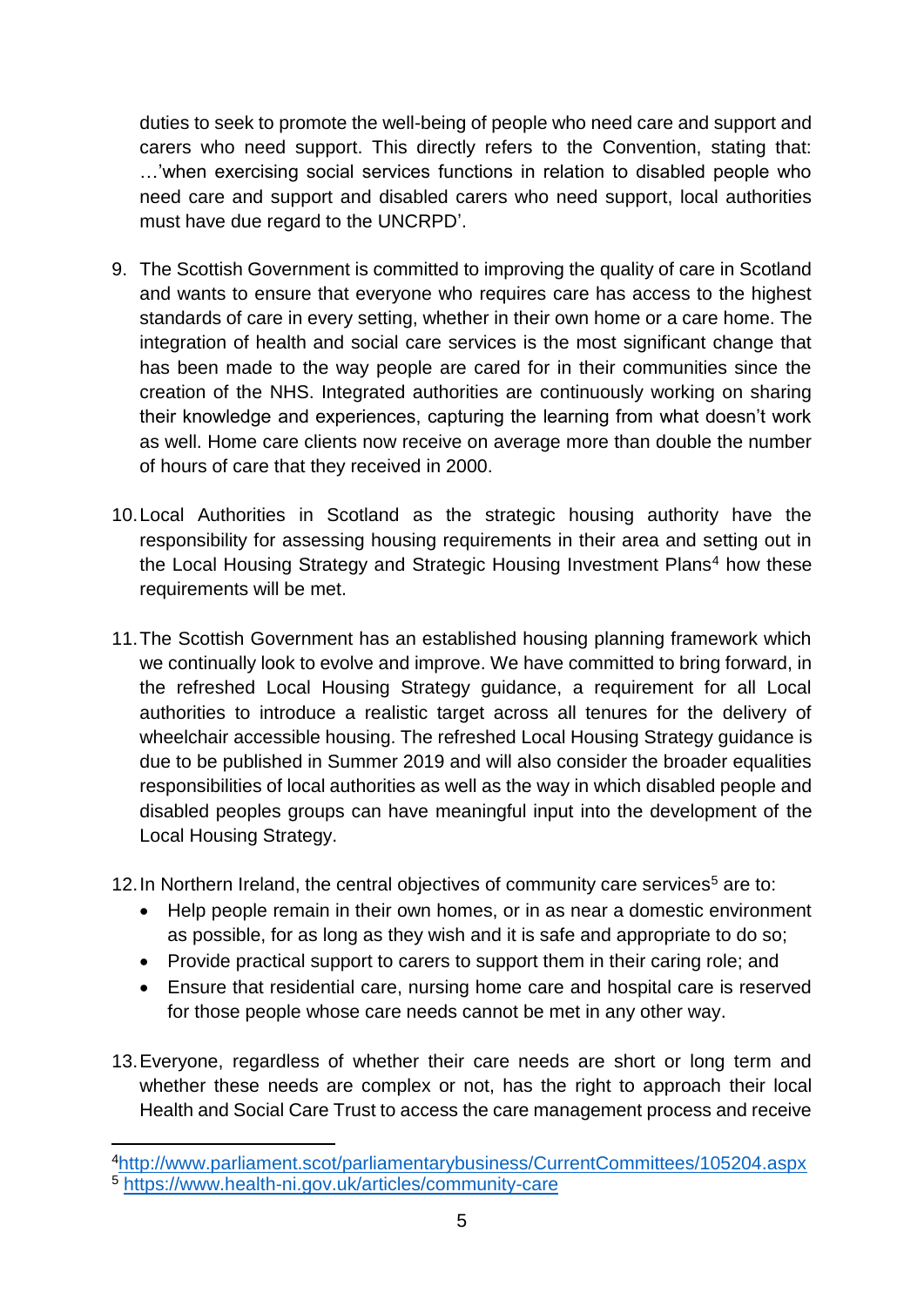appropriate levels of support and advice as required. This also applies to service users who are in a position to cover the full costs of their residential care or nursing home care.

14. The Mental Capacity Act<sup>6</sup> (Northern Ireland) 2016 (MCA) was enacted by the Northern Ireland Assembly in 2016 but is not yet commenced. When commenced the Act will provide a statutory framework for acts in relation to care, treatment and personal welfare for those who are 16 and over and lack capacity to consent.

## **Recommendation 45b**

- 15.In England, the UK Government has committed to publishing a Green Paper, by autumn 2018, setting out proposals for the reform of adult social care. Following best practice from other consultation all content will be accessible for disabled people. We are also taking forward a programme of work which is being led jointly by the Department of Health and Social Care and the Ministry of Housing Communities and Local Government, focussed on working-age adults with care needs.
- 16.We are running five projects to evaluate and inform implementation of the Care Act 2014 and provide a better understanding of how local authorities are implementing the Care Act 2014 in relation to care planning and the support that facilitates personalisation, choice, control and good care outcomes. We have commissioned research that examines personalised services, such as a project led by the University of Birmingham on 'Shaping personalised outcomes – how is the Care Act 2014 promoting the personalisation of care and support' which is due to be completed in August 2019. The project will also identify good practice, and lessons which can be shared across the care sector.
- 17.The UK Government recognises the importance of collaboration with people with lived experience, the voluntary sector and statutory bodies. The Department of Health and Social Care engages extensively with self-advocates representing the views and experiences of disabled people, their families, carers, and representative organisations when developing policy. This includes the Transforming Care Stakeholder Roundtable, the Learning Disability Advisory Group, the Health and Wellbeing Alliance, and the groups formed as part of the refreshed governance arrangements in support of the Autism Strategy<sup>7</sup>.

<sup>1</sup> <sup>6</sup> <http://www.legislation.gov.uk/nia/2016/18/contents/enacted>

<sup>7</sup> [https://www.gov.uk/government/publications/think-autism-strategy-governance](https://www.gov.uk/government/publications/think-autism-strategy-governance-refresh-2018)[refresh-2018](https://www.gov.uk/government/publications/think-autism-strategy-governance-refresh-2018)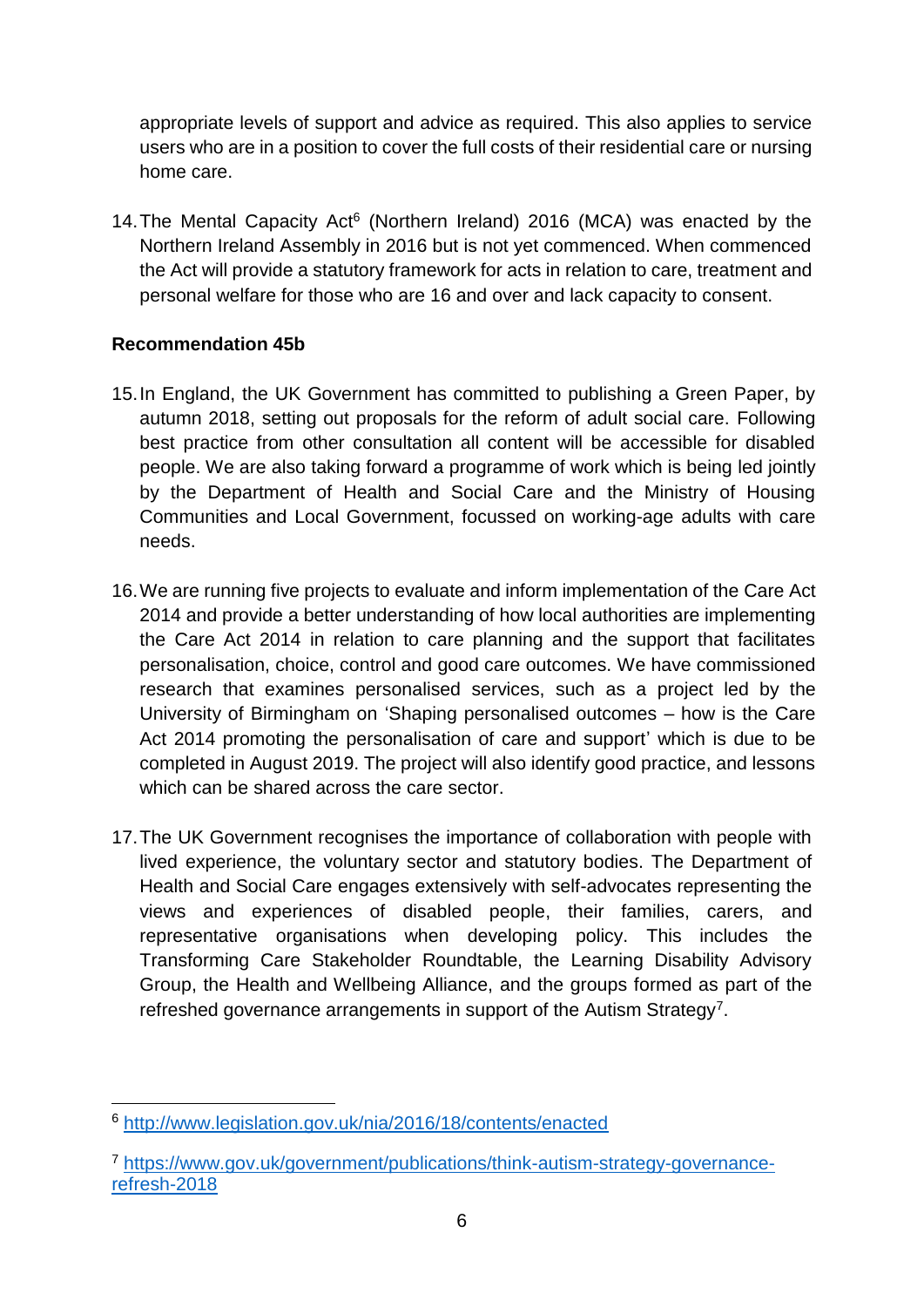- 18.In 2015 the UK Government transferred the Independent Living Fund (ILF), with budgets in England to local authorities, enabling more local decisions on adult social care provision. The Welsh Government established a new £26m per year Welsh Independent Living Grant which ran until March 2018 to enable authorities to continue support payments to former ILF recipients in Wales.
- 19.Following subsequent engagement with stakeholder representatives, in 2016 the Welsh Government announced that by 31 March 2019 all former ILF recipients will have their support needs met through social care assessment and provision under the Social Services and Well-being (Wales) Act 2014<sup>8</sup>. Disabled people's needs are assessed against their desired well-being outcomes, including their desire to live independently, and a future care and support plan is agreed to meet these. The Welsh Government is providing £27m per year to local authorities from 2018- 19 for implementation.
- 20.In Scotland, the Independent Living Fund (ILF), transferred from UK Government, currently supports 2,400 people. A new fund, the ILF Transition Scheme opened in 2017 to support young disabled people as they enter into independent adulthood. The fund was developed through joint work between the Scottish Government and disabled people, including young people and their organisations, and currently funds more than 400 young people.
- 21.The Scottish Government is working to remove the distinction in the availability of free personal care between those over and under the age of 65, with a full extension of free personal care to under 65s in April 2019.
- 22.The Department of Health through an inter-government agreement with the Scottish Government, through ILF Scotland, continues to ensure that ILF payments are made to severely disabled people with intensive care needs in Northern Ireland. This funding is used to pay either for care agency staff, or for the recipient to employ their own personal assistant.

# **Recommendation 45c**

- 23.In 2016/17 the UK Government spent £16.8bn for social care funding, delivered through Local Authorities. In England a further £9.4bn dedicated funding for social care has been made available between 2017/18 and 2019/20. This is a significant investment and will ensure that councils can increase the capacity of the social care system, including support to meet the social care needs of people with disabilities. This funding is made up of the:
	- Improved Better Care Fund grant, provided to improve local services targeted at elderly and vulnerable people which will be £1.5bn in 2019/20.

 $\overline{a}$ <sup>8</sup> <http://www.legislation.gov.uk/anaw/2014/4/contents/enacted>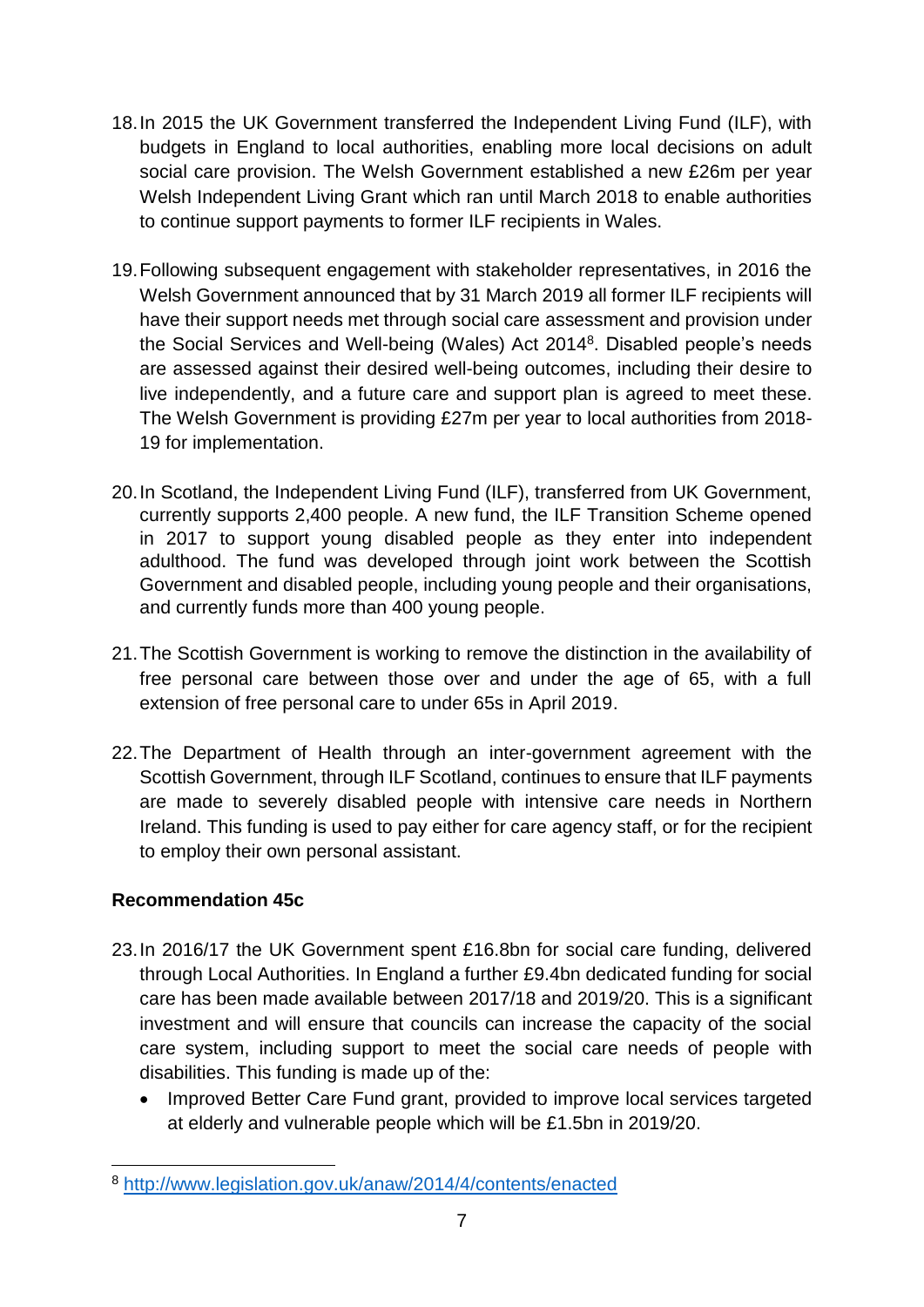- An adult social care precept, which enables councils to raise local funds to support social care in 2018/19.
- A new £240m Adult Social Care grant in 2017/18, derived from savings made from reform to the New Homes Bonus.
- An additional £2bn announced at Spring Budget 2017 for councils to spend on social care.
- A further £150m Adult Social Care Support Grant in 2018/19. This grant will be allocated according to relative needs and will further help support the care market.
- 24.Supported housing helps underpin the government's obligation to support the most vulnerable, including disabled people with support needs. To understand how best to fund the supported housing sector, the Ministry for Housing, Communities and Local Government and the Department for Work and Pensions (DWP) have consulted and worked closely with the sector, seeking views from a wide range of stakeholders, including those representing disabled people about the funding model for this sector. The Government recently published a response in August 2018 to the earlier consultation. This confirmed that funding for housing costs for all supported accommodation, including such accommodation for disabled people, will remain in the welfare system, alongside development of additional and robust oversight of the sector to deliver quality and value for money. The Government believes this affirms its clear commitment to putting in place sustainable funding arrangements for supported housing.
- 25.The UK Government recognises the essential role aids and adaptions play in allowing disabled people to live safely and independently. In England funding for the Disabled Facilities Grant<sup>9</sup> (DFG) which supports older and disabled people on low-incomes to adapt their homes to make them safe and suitable for their needs, such as installing stair lifts, ramps or bathroom adaptations has increased from £220m in 2015/16. The Autumn Budget 2017 provided an additional £42m for the remainder of the 2017/18 financial year, totalling £473m. Funding for the DFG was £468m in 2018/19 and will rise further to £505m by 2019/20. This funding is accessed by disabled people through their local councils.
- 26.In 2018-19, the Scottish Government's overall package of additional direct investment in social care and integration totals over £550m. Social care expenditure for adults is around £3bn per year within the overall £8.5bn of funding for local services, which Integration Authorities are now responsible for and which was previously managed separately by NHS Boards and Local Authorities.

 $\overline{a}$ 

<sup>9</sup> <https://www.gov.uk/disabled-facilities-grants>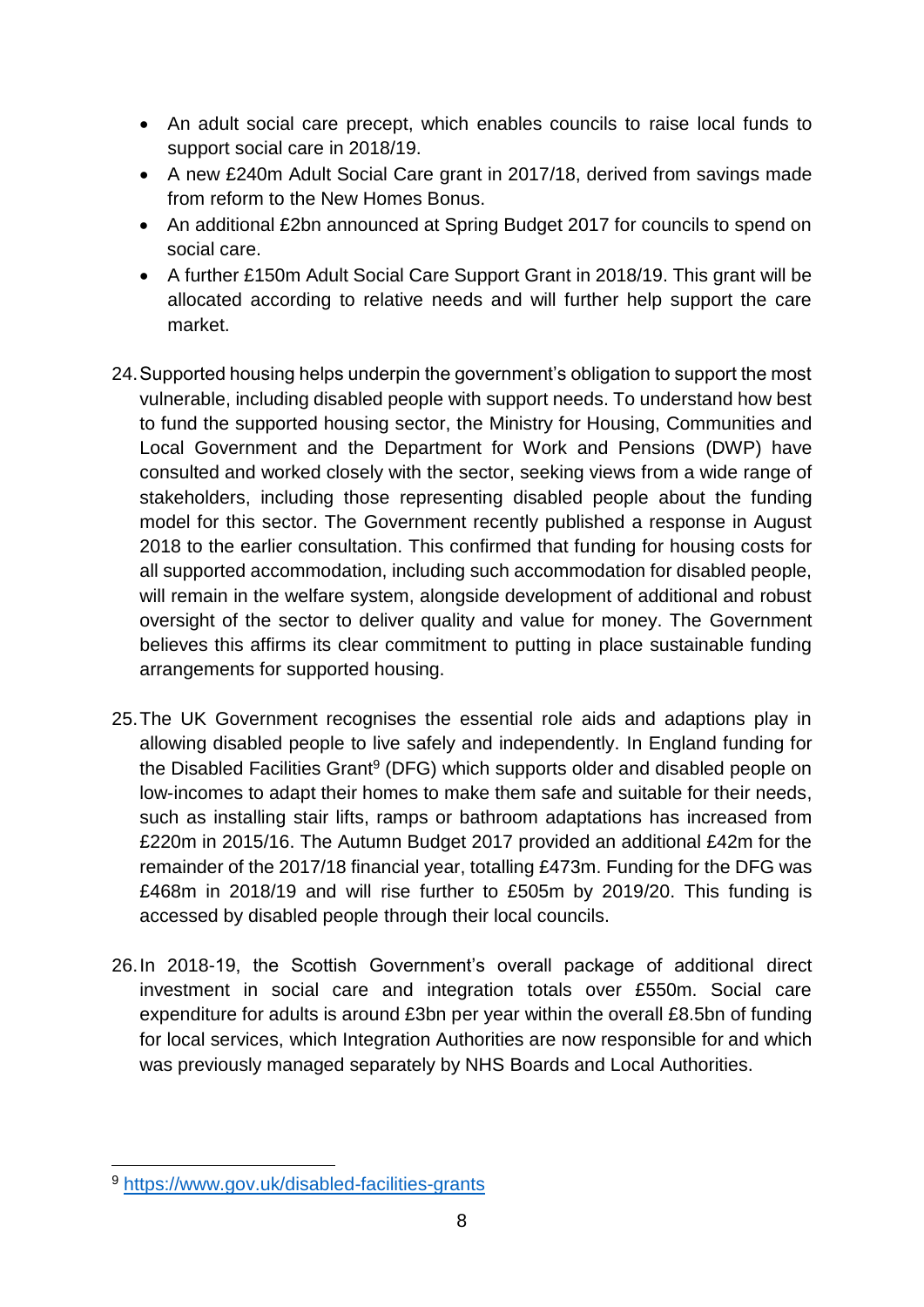- 27.The Scottish Government has also committed an additional investment of £10m to enhance the ILF quantum of funding inherited from the UK Government since 2015.
- 28.The Welsh Government provides:
	- Almost £32.5 m in 2016/17 to local authorities for DFG via a General Capital Grant to help adapt homes for disabled people.
	- £4m in 2018/19 to local authorities for 'ENABLE Support for Independent Living' to improve support for disabled people wanting to live independently in their own home.
- 29. The Supporting People Programme<sup>10</sup> in Wales helps disabled people to find and keep a home or accommodation, and to live as independently as possible, for example by funding a bed in supported accommodation or a support worker. Local authorities administer the grant. The spend for 2017/18 included £29.4m on services for people with learning disabilities, £1.4m for people with physical and/or sensory disabilities and £13.4m for people with mental health issues.
- 30.In Northern Ireland, the Department of Health is taking forward a reform of adult care and support services. This extends to services such as self-directed support, domiciliary care, residential care and nursing home care. To inform this process it is intended that there will be a big conversation with the wider public on key issues such as attitudes to age, disability, independence and risk.
- 31.The Northern Ireland Government launched the Inter-Departmental Review of Housing Adaptations Services in 2010. Prior to completion of the final report and action plan, significant work with people with disabilities, occupational therapists, housing designers and providers has been undertaken and this has resulted in some actions being progressed where there has been broad support.
- 32. The Supporting People Programme<sup>11</sup> in Northern Ireland aims to provide:
	- a better quality of life for vulnerable people to live more independently and maintain their tenancies;
	- housing related support to prevent problems that can often lead to hospitalisation, institutional care or homelessness;
	- help to smooth the transition to independent living for those leaving an institutionalised environment.

<sup>1</sup> <sup>10</sup> [https://gov.wales/topics/housing-and-regeneration/services-and](https://gov.wales/topics/housing-and-regeneration/services-and-support/supporting-people/?lang=en)[support/supporting-people/?lang=en](https://gov.wales/topics/housing-and-regeneration/services-and-support/supporting-people/?lang=en) 11

[https://www.nihe.gov.uk/iisengine/cmengine.dll/2/index/advice/supporting\\_people.ht](https://www.nihe.gov.uk/iisengine/cmengine.dll/2/index/advice/supporting_people.htm) [m](https://www.nihe.gov.uk/iisengine/cmengine.dll/2/index/advice/supporting_people.htm)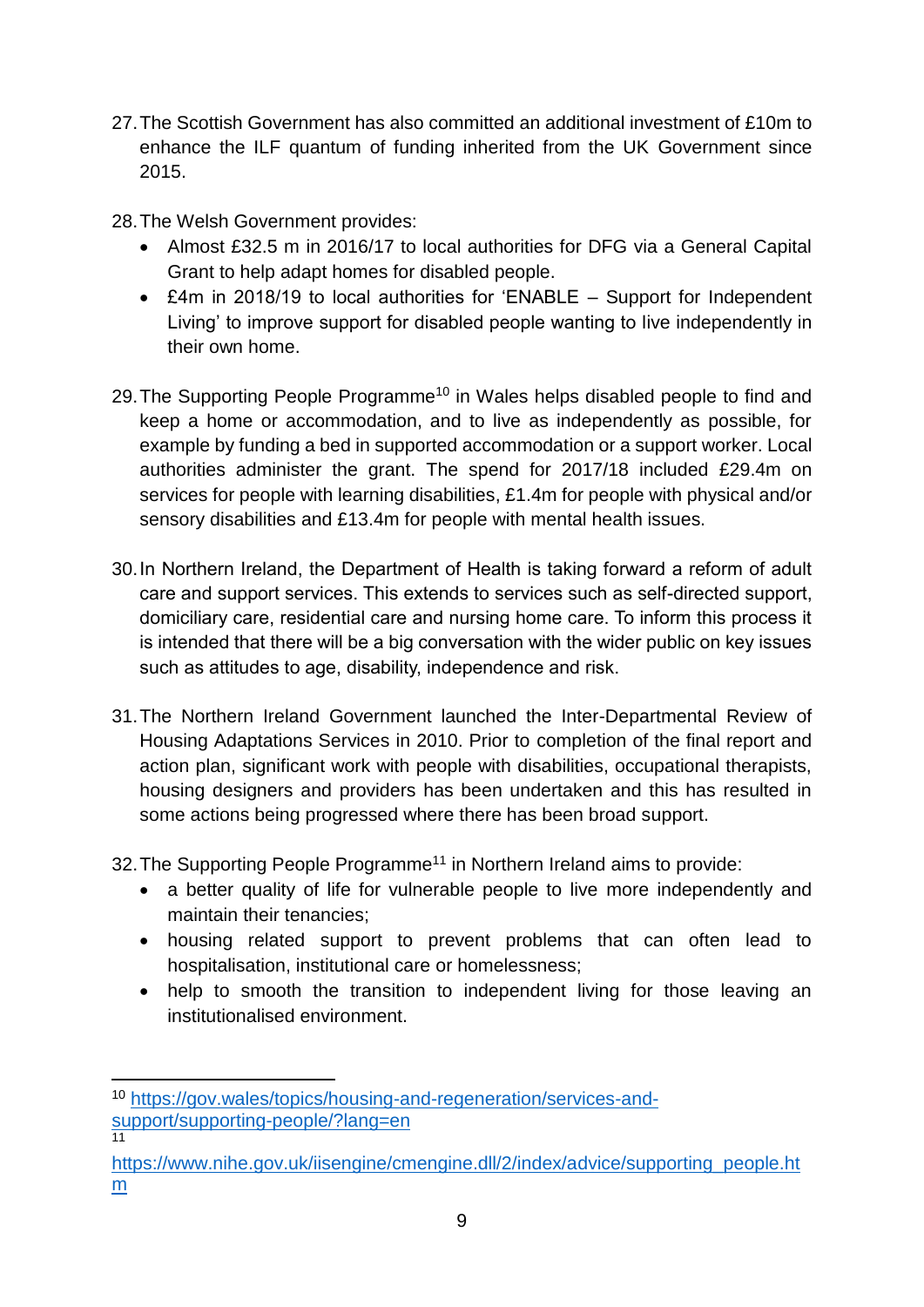- 33.The Programme worth a total of £72.8m (2018/19), is delivered by the Housing Executive and currently supports over 18,500 vulnerable people to live independently through the provision of housing support services.
- 34.Most services are accommodation based providing accommodation and housing support services in one location which can be hostel, sheltered housing or other type of supported housing accommodation. The majority of providers are from the Community and Voluntary Sector with Housing Associations as their accommodation landlords. A number of accommodation services, particularly for those with disabilities and for older people with special needs, are jointly commissioned with Health and Social Care Trusts.
- 35.In Northern Ireland the 2017/18 budget for 2017/18 for DFG was £9.5m and the proposed budget for 2018/19 is £9.5m.
- 36.The Department of Finance Rate Rebate scheme replaces a system of rates support that was previously paid through Housing Benefit. It was established in 2017/18 in response to welfare reform and the introduction of Universal Credit (UC). Disabled people in receipt of UC are eligible for help under this new scheme depending on the amount of their income.

## **Recommendation 45d**

- 37.Independent living is central to the wellbeing principle of the Care Act 2014 as set out in paragraphs 3 to 6 above.
- 38. The Transforming Care programme<sup>12</sup> aims to improve health outcomes and quality of life for people with a learning disability and/or autism, including those with a mental health condition, who have challenging behaviour. Its focus is improving community-based support, so that people are less likely to be admitted as inpatients because of their learning disability, and discharging long-stay inpatients into the community.
- 39.'Building the Right Support (2015)<sup>13</sup>' set a target of a 35-50% reduction by March 2019 in the number of people with learning disability of all ages who are inpatients. The inpatient total at the end of May was 2,400 which represents 16.5% decrease since 2015.
- 40.The programme specifically addresses factors which result in people being needlessly admitted as inpatients, but also complements other programmes creating integrated health, education and social care support for children and

**<sup>.</sup>** <sup>12</sup> <https://www.england.nhs.uk/learning-disabilities/care/>

<sup>13</sup> <https://www.england.nhs.uk/wp-content/uploads/2015/10/ld-nat-imp-plan-oct15.pdf>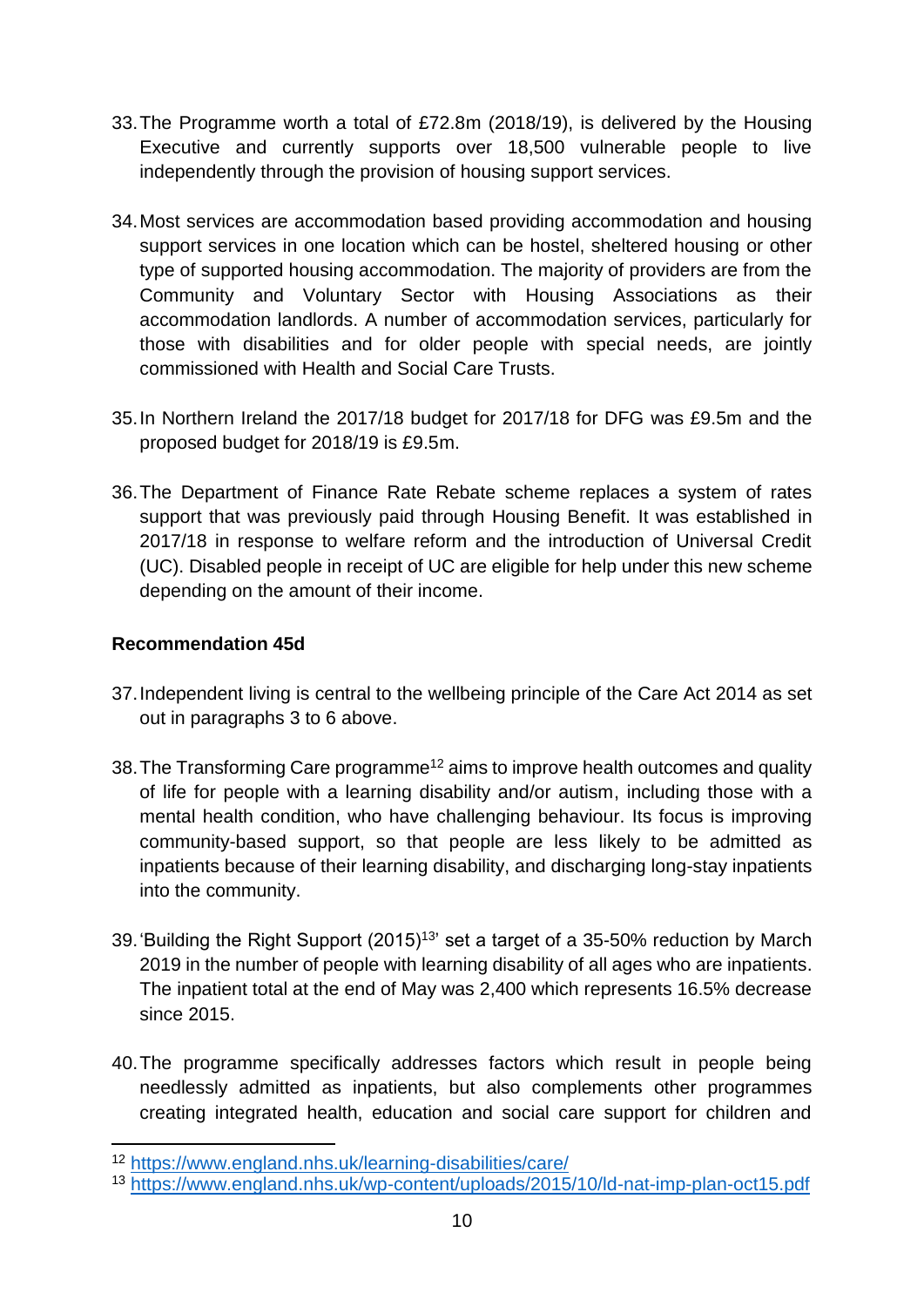young people with special educational needs, and increasing the proportion of people with learning disabilities in employment.

- 41.The Transforming Care Stakeholder Roundtable, which is central to the Transforming Care assurance process, includes self-advocates, carers, family members and organisations representing the lived experience of people with disabilities.
- 42.The DFG helps people to be as independent as possible in their own homes, enabling them to remain a part of their community. Through ensuring that a person's home is safe and suitable, it can support faster hospital discharge, reduce hospital admissions, and reduce and/or delay a care need, including the need to move to residential care.
- 43.An independent review of the DFG in England was completed in July 2018. The scope of the review was to assess how the DFG is currently working, and make evidence-based recommendations on how it could change in the future. Consultation events allowed interested parties to contribute to the review. The Government is currently considering the report's recommendations.
- 44. The Physical and Sensory Disability Strategy and Action Plan<sup>14</sup> was developed to help achieve and improve outcomes, services and support for people in Northern Ireland who have a physical, communication or sensory disability. It's intended to provide the strategic direction for the further development of services for disabled people. The strategy addresses the needs of all age groups, regardless of the cause of their disability. In accordance with the articles and principles of the Convention, it promotes; dignity and respect for individual differences, social inclusion and acceptance of the individual by society, independence and life opportunities, informed choices, anti-discrimination in service provision and equality of opportunity and access to services and facilities.
- 45.The Northern Ireland Housing Executive (NIHE) carry out ongoing surveys across all their services including the DFG. Feedback continues to be generally positive, however timescales for applications are of concern. In recent years NIHE have embarked on a Journey to Excellence Programme<sup>15</sup> to improve and streamline their customer service. Part of this programme is reviewing the DFG process to identify and put in place ongoing improvements in administration of grants to customers.

<sup>14</sup> [https://www.health-ni.gov.uk/publications/physical-and-sensory-disability-strategy](https://www.health-ni.gov.uk/publications/physical-and-sensory-disability-strategy-and-action-plan)[and-action-plan](https://www.health-ni.gov.uk/publications/physical-and-sensory-disability-strategy-and-action-plan)

<sup>15</sup> [https://www.nihe.gov.uk/customer\\_excellence\\_strategy.pdf](https://www.nihe.gov.uk/customer_excellence_strategy.pdf)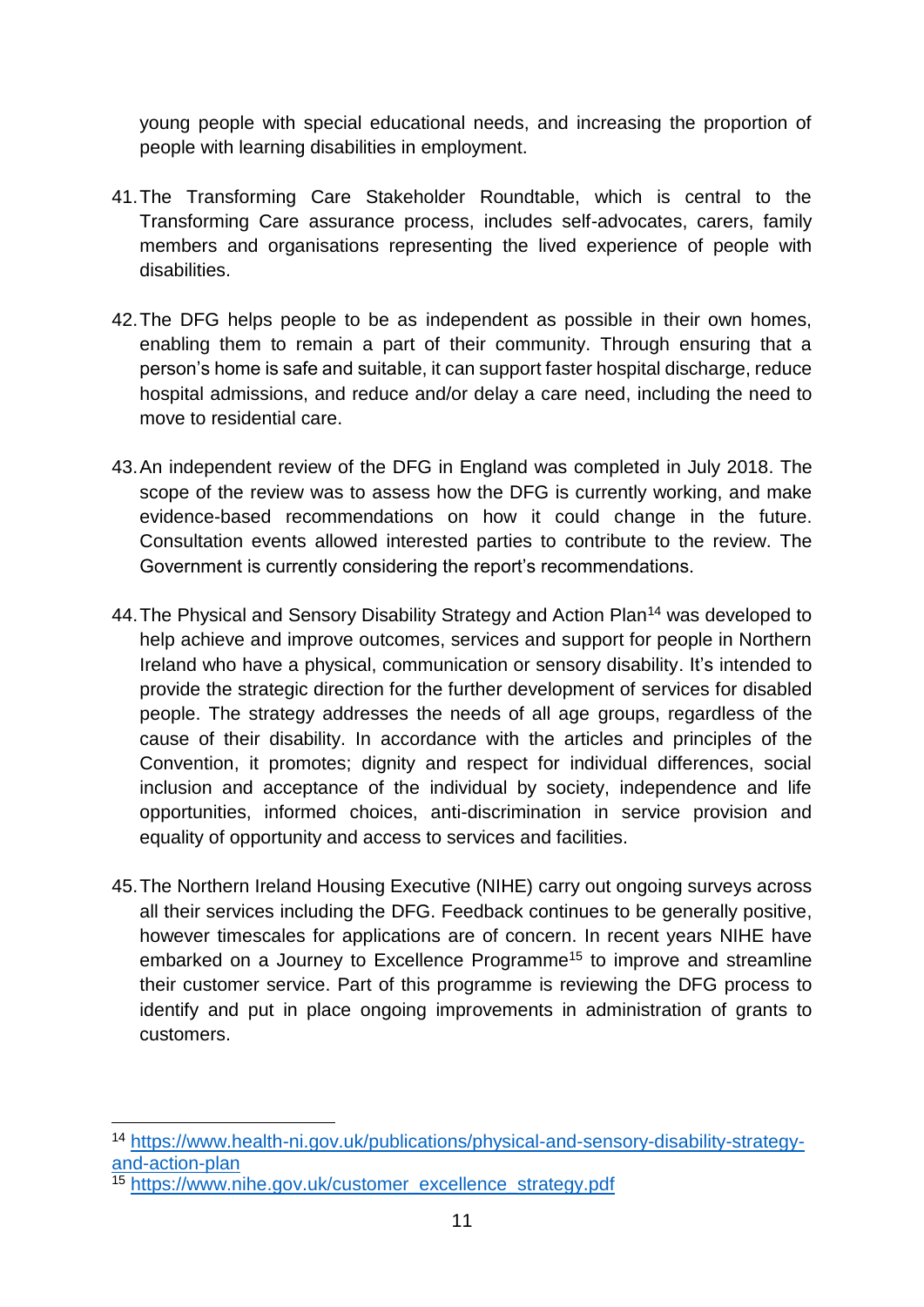- 46.The Welsh Government began a cross government review of learning disability policy, services and funding in Wales in February 2017 to identify where action could potentially be taken to build on existing good practice. The included engagement with over 2,000 people.
- 47.The review made recommendations in five areas: Early Years; Housing; Social Care; Health and Well-being; and Education, Employment and Skills. The Welsh Government's Cabinet has considered the review and will soon issue a Written Statement.
- 48.The Welsh Government promotes the role of non-clinical support in a social model of health and wellbeing. As part of this agenda, it is committed to delivering a social prescribing pilot for mental health, to link people with mental health problems to community-based support.
- 49. The Scottish Government published its 10 year Mental Health Strategy<sup>16</sup> in March 2017. The Strategy lays out the Government's aspiration to work towards achieving parity between mental and physical health, and contains an initial set of 40 actions. Those include work contributing to whole systems change, primary care transformation, and how employers can support employees experiencing poor mental health. The strategy also recognises as a theme the importance of human rights and as part of this, has committed to actions around reviewing various aspects of mental health and incapacity legislation.

# **Recommendation 45e**

- 50.UK Government Spending Review plans for social care consider the needs of people using social care.
- 51.Costs of future care needs are agreed through spending review discussions with HM Treasury, Department of Health and Social Care, and Ministry of Housing Communities and Local Government, and are met through a mix of central grant, NHS transfer, council tax and business rates.
- 52.We regularly monitor risk in the social care system, including possible links to funding, and respond to this working across Government. In addition, we are working with the Ministry for Housing, Communities and Local Government to effectively monitor local authorities' use of additional funding for social care in this Spending Review period, to better understand the impact this is having on the sector.

 $\overline{a}$ <sup>16</sup> <https://www.gov.scot/Publications/2017/03/1750>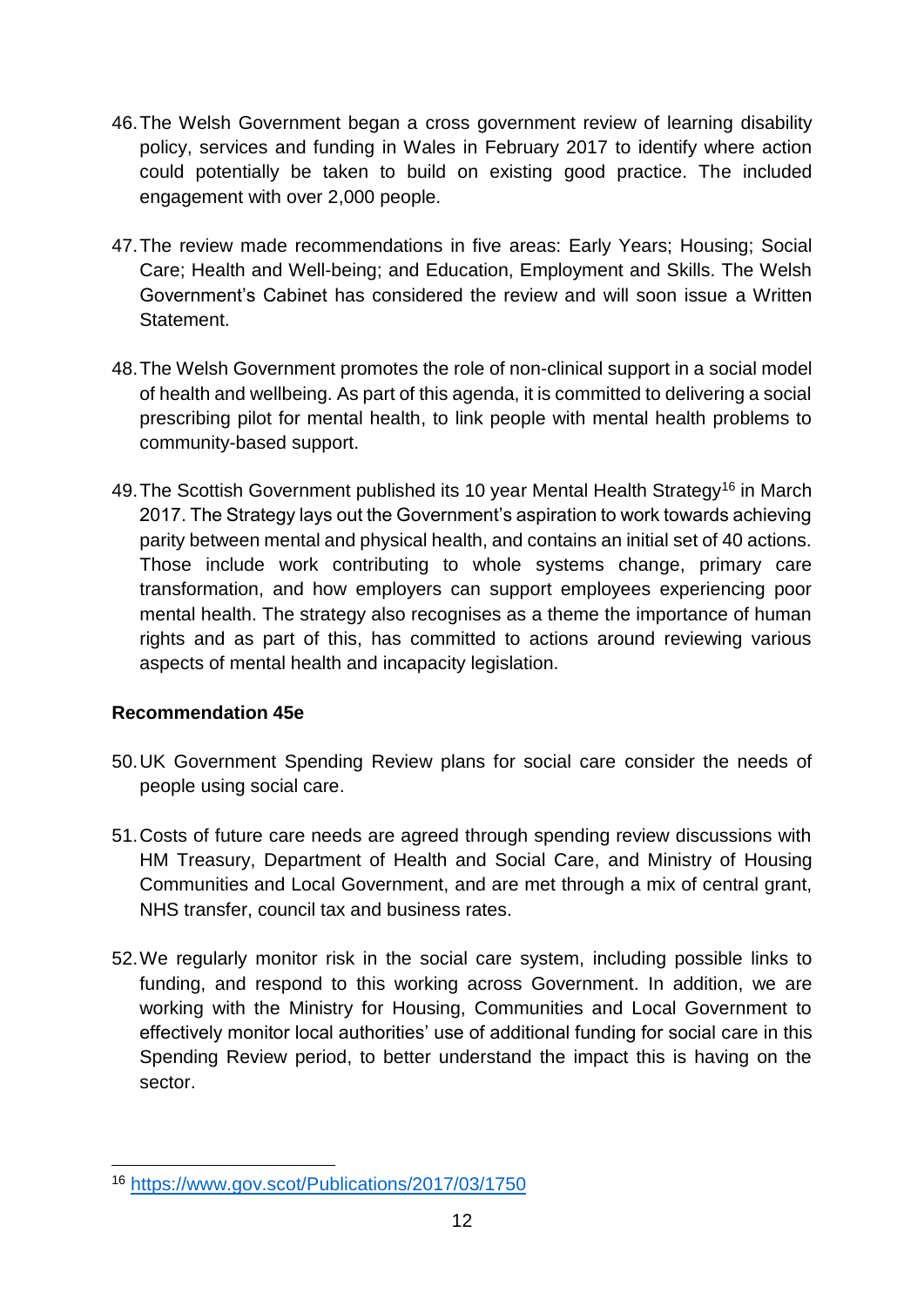## **Section 2: Work and employment – response to recommendations in paragraph 57 (a-e) of the concluding observations**

# **Recommendation 57a**

- 53.The UK Government is committed to supporting disabled people to reach their potential. This is why we committed to get one million more disabled people into work over the next ten years. This means supporting people who can work to stay in or enter work.
- 54.Our employment policies and support are proving effective the number of disabled people in work in the UK increased by almost 600,000 in 4 years to reach around 3.5 million in 2017.
- 55.To help achieve the one million target, in 2015 we set up a joint departmental unit between the Department of Work and Pensions and the Department of Health and Social Care Work to oversee the successful delivery of this commitment and ensure a joined up approach across the welfare, workplace and health sectors.
- 56. We also introduced our Personal Support Package<sup>17</sup> which expands and improves support for people with disabilities and health conditions, with examples shown in the following paragraphs. It includes £330m of funding over four years from April 2017 for a range of new interventions providing tailored support to individual claimants.
- 57.Local offices, which provide employment support and welfare (Jobcentres) have recruited 300 additional disability employment advisors to provide tailored support, on site to disabled people. Additionally we have recruited 200 Community Partners, designed to strengthen local links with employers and services to support disabled people into employment.
- 58.We have introduced the Health and Work Conversation for Employment and Support Allowance (ESA) claimants and it is being used flexibly for UC customers. The Health and Work Conversion helps the work coach to build rapport with the claimant. It is a claimant centred conversation which includes tools to help claimants plan for a goal that is important to them and build their motivation to achieve it.
- 59.The Work and Health Programme has total contracted value of around £500m from 2018 to 2023 to support disabled people into sustained employment.

 $\overline{a}$ <sup>17</sup> <https://www.gov.scot/Publications/2017/03/1750>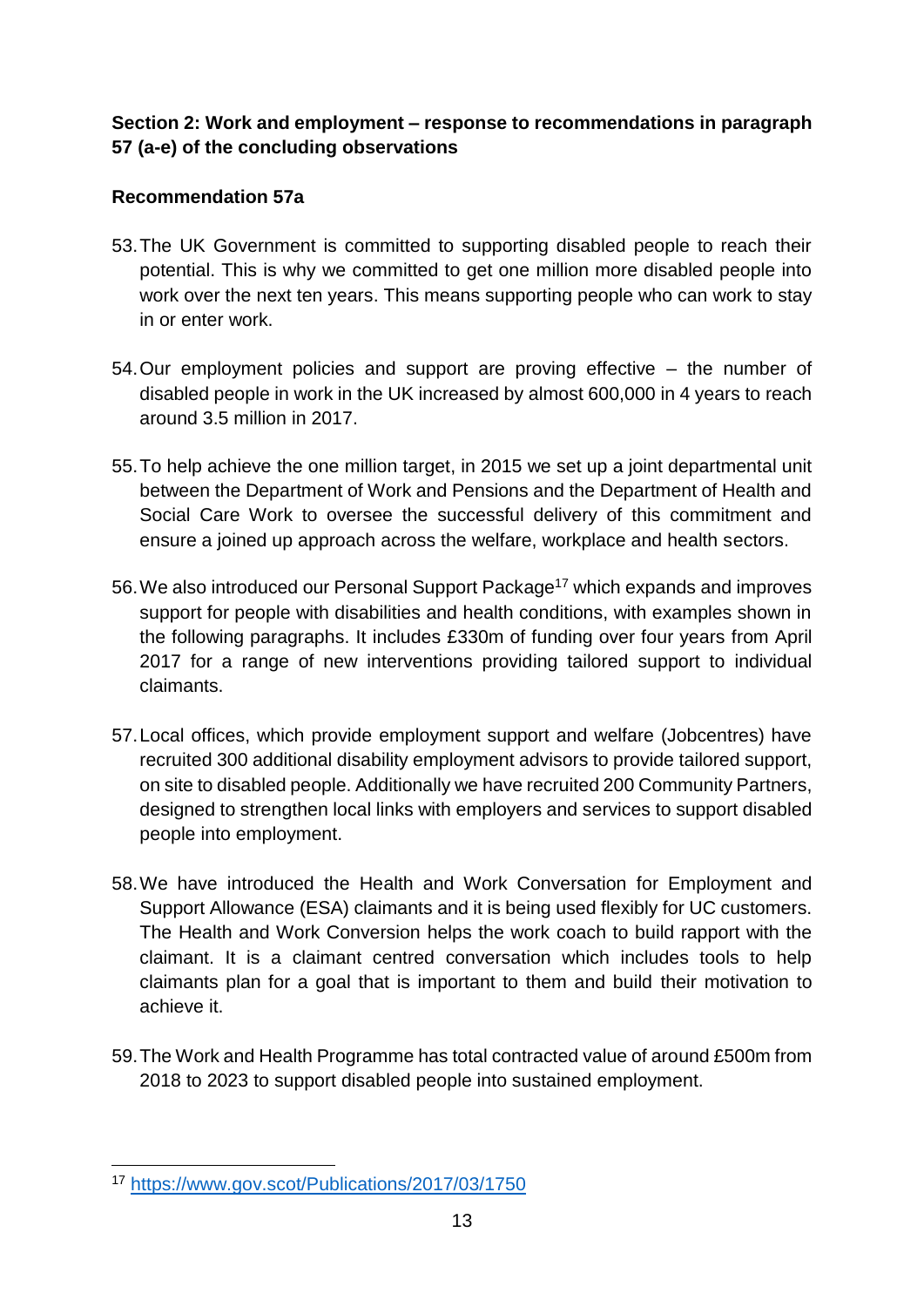- 60. We also spent £104m on the demand-led Access to Work<sup>18</sup> scheme in 2016/17 up from £96m in 2015/16. Access to Work provides a tailored grant for equipment, adaptations or personal assistants to those who are eligible so that disabled people have the same access to work opportunities as everyone else. The number of beneficiaries rose 8% to over 25,000 in this period.
- 61.In April 2018 we announced the Access to Work Tech Fund, which will waiver the mandatory contribution medium and large employers were required to pay towards the cost of assistive technology required by disabled employees. This encourages engagement with the Access to Work scheme, helps Employers to make a significant savings and boosts demand and funding for the market, whilst helping smooth the way for disabled employees to access the equipment they need.
- 62.The UK Government is also supporting the creation of more job opportunities for disabled people by working with employers and entrepreneurs. Our Small Employer Offer helps and encourages local small employers to offer job opportunities to disabled people and people with health conditions, with in-work support available for both the employer and employee, with £3m per year committed from April 2017 to March 2019. The New Enterprise Allowance<sup>19</sup> provides free mentoring support and helped around 25,250 disabled people to start up their own business, with funding of up to £30m per year until March 2020.
- 63. The Disability Confident<sup>20</sup> scheme gives employers the tools to confidently recruit, retain and develop disabled employees. There are over 7,000 employers signed up to Disability Confident. All of the main Government departments have achieved Disability Confident Leaders, as have 70% of local authorities. A recent innovation has been the establishment of a series of Specialist Themed events, in which Disability Confident Leaders share their knowledge and experience on specific topics with other Disability Confident employers, which include mental health, workplace adjustments and recruitment, with others to follow.
- 64.We have a number positive case studies about Disability Confident including one from Fujitsu who says: Since becoming disability confident, Fujitsu has significantly increased the number of people with disabilities on its graduate recruitment programme – 20% of the cohort last September had disabilities. Fujitsu has also seen an increase in the number of employees declaring they have a disability, which allows the company to better provide adjustments or support.
- 65.We are investing up to £115m to build the evidence of what works to support people into work. This includes: more than doubling the number of Employment Advisers

<sup>18</sup> <https://www.gov.uk/access-to-work>

<sup>19</sup> <https://www.gov.uk/government/collections/new-enterprise-allowance-campaign>

<sup>20</sup> <https://www.gov.uk/government/collections/disability-confident-campaign>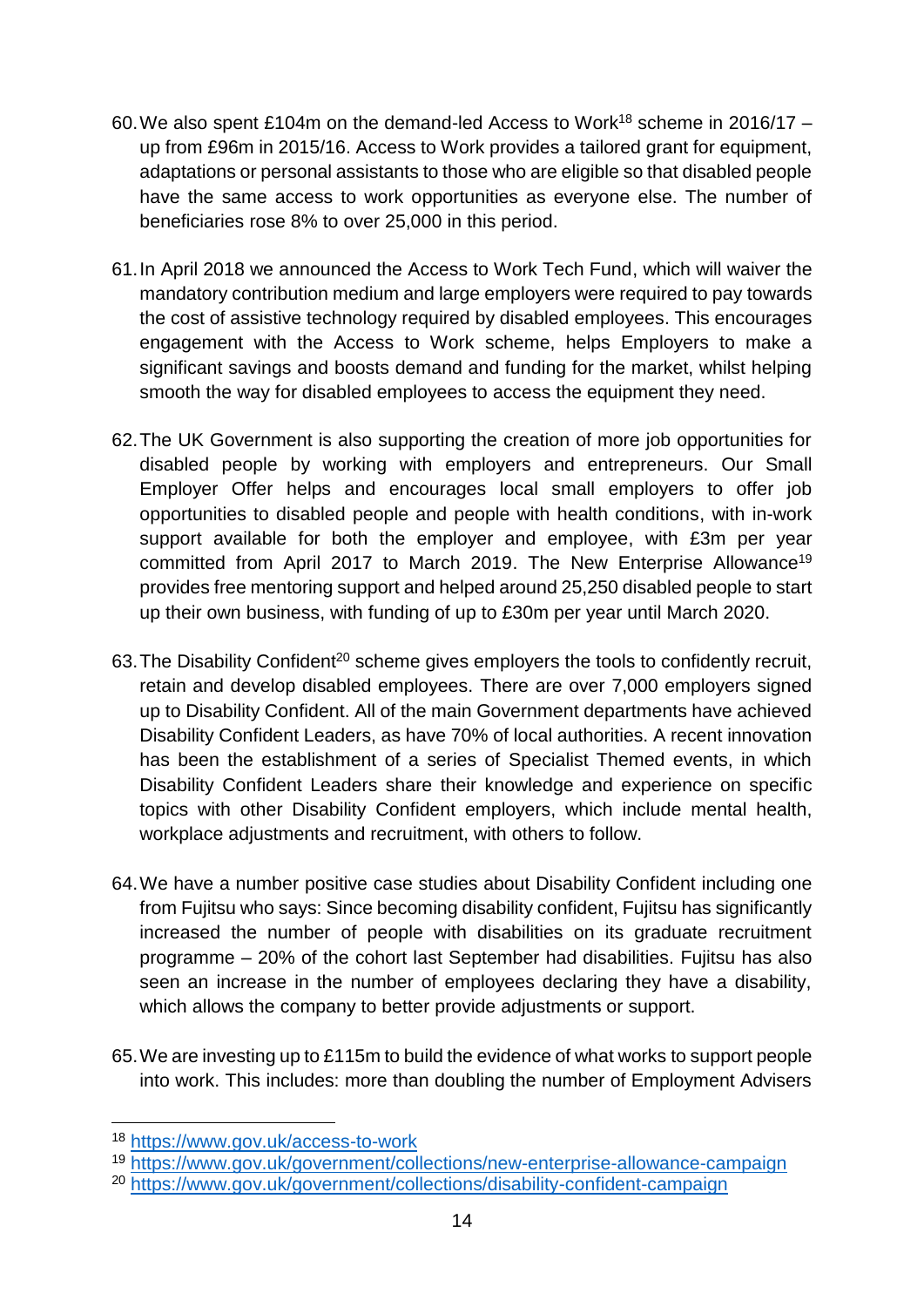in Improving Access to Psychological Therapies services; Tri-work: Supported Work Experience in Schools, providing a supported work experience placement of up to two weeks for pupils in Year 10 or 11 who have special educational needs; mental health trials; and the Work and Health Innovation Fund.

- 66.Poor mental health costs the UK economy between £74bn and £99bn a year and employers between £33bn and £42bn a year. Thriving at Work: The Stevenson/Farmer Review of Mental Health sets out a business case for action and recommends that all employers should adopt mental health standards to encourage an open and transparent organisational culture that supports employees' mental health. The Prime Minister welcomed the review and made a commitment for the Civil Service and NHS England to abide by the recommendations.
- 67.The Welsh Government's Employability Plan<sup>21</sup>, published March 2018, focuses on: individualised employment support, the responsibility of employers to support staff, closing skills gaps and preparing for a radically changing labour market. The Plan commits to increasing the number of employers who create inclusive and supportive workplaces for disabled people.
- 68.The Scottish Government committed to reducing, by at least half, the employment gap between disabled people and the rest of the working age population in its December 2016 publication 'A Fairer Scotland for Disabled People<sup>22</sup>'. Throughout 2017 the Scottish Government has engaged extensively with disabled people, their representative organisations, and employers which culminated in a major congress on Disability, Employment and the Workplace. We are consulting on increasing employment of disabled people in the public sector, including exploring target setting.
- 69. Health and Work Support is a two year pilot in Fife and Dundee starting in 2018, to trial new solutions to improve employment outcomes for disabled people and people with health conditions, particularly those who are struggling to stay at work or recently unemployed.
- 70.The Scottish Government will publish a cross-Government Disability Employment Action Plan in autumn 2018. This is being developed alongside disabled people's organisations, local authorities and unions. The plan will cover specific employability-related and wider policy actions such as enhancing accessible public transport. In addition, the Scottish Government has committed £1m in ensuring that Scotland's employers have the skills necessary to tap into the vast well of talent that exists in Scotland's disabled community.

**<sup>.</sup>** <sup>21</sup> <https://gov.wales/docs/dcells/publications/180319-employability-plan-en.pdf>

<sup>22</sup> <http://www.gov.scot/Publications/2016/12/3778>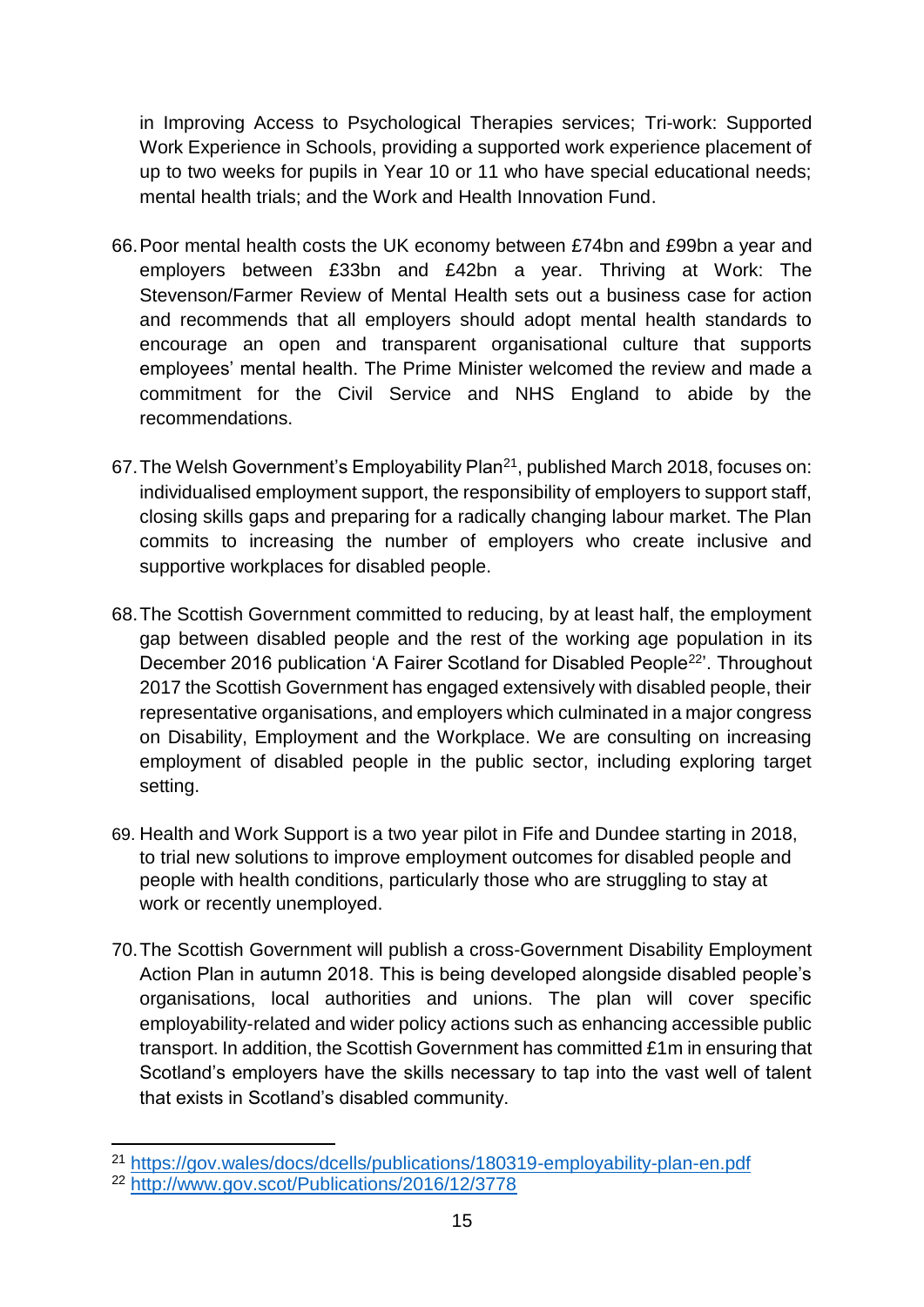- 71.From 1 April 2018 the Scottish Government introduced its new employability service, Fair Start Scotland. The service is designed to give tailored support to individuals who want help to find and stay in work, and for whom work is a reasonable objective. The service is entirely voluntary and sanctions do not apply for anyone that chooses not to participate. Disabled people are a key target group for our new service and we are pleased with the rate of referrals that are being made to Fair Start Scotland throughout the country. The service aims to help a minimum of 38,000 people over three years of referrals, with disabled people a priority group.
- 72.The Scottish Government has run an internship programme for disabled candidates since 2015 and has committed to run it until 2021. The programme has attracted a high calibre of applicants, many of whom have gone on to permanent positions.

## **Recommendation 57b**

- 73. The Equality Act 2010<sup>23</sup> requires employers to make reasonable adjustments in relation to a disabled employee's job where the employer can be reasonably expected to know of the disability. These adjustments help ensure that disabled employees are not placed at a substantial disadvantage compared to their nondisabled colleagues. In Northern Ireland this is covered by the Disability Discrimination Act<sup>24</sup> 1995 (Amendment) Regulations (Northern Ireland) 2004.
- 74.The definition of employment in the Equality Act 2010 is wide, and the relevant duties apply not only to employees in the narrow sense, but also to job applicants, interviewees and to further categories of people such as barristers and partners. The failure of an employer to make reasonable adjustments for a disabled employee or job applicant, or discounting a job application simply because the applicant is disabled, would amount to direct disability discrimination under the Equality Act 2010.
- 75.The duty on employers in Great Britain to make reasonable adjustments also extends to the physical features of the workplace itself, such as accessibility to the workplace and the facilities available to employees.
- 76.The Government has conducted a review into protections from workplace discrimination related to mental health, focusing on people with moderate to fluctuating conditions and other conditions that do not meet the current definition

<sup>23</sup> <https://www.gov.uk/guidance/equality-act-2010-guidance>

<sup>24</sup> [https://www.nidirect.gov.uk/articles/employment-rights-and-disability](https://www.nidirect.gov.uk/articles/employment-rights-and-disability-discrimination-act)[discrimination-act](https://www.nidirect.gov.uk/articles/employment-rights-and-disability-discrimination-act)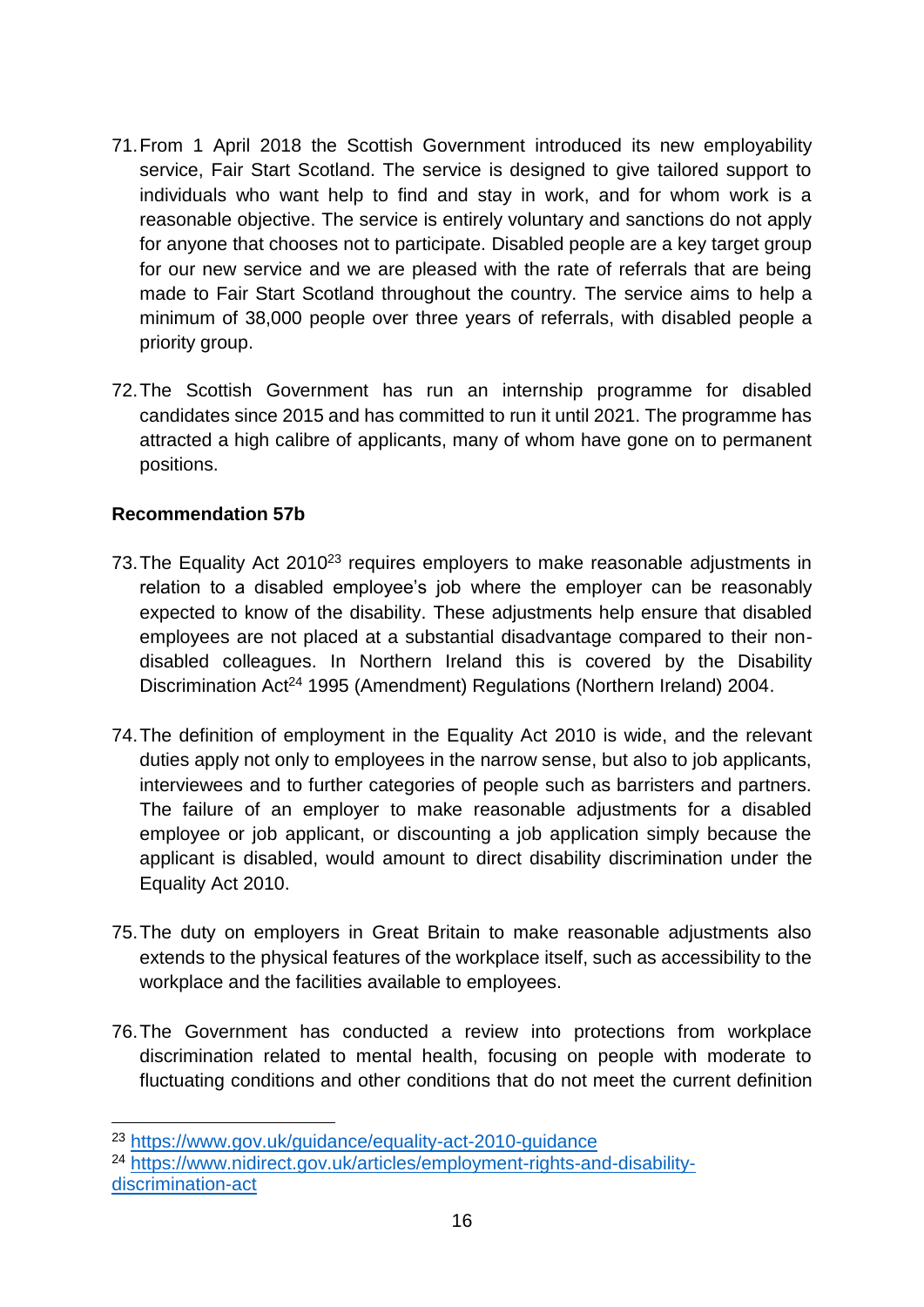of disability in the Equality Act 2010. We are now developing proposals and further announcements will be made in due course.

- 77. The UK Government has made quidance<sup>25</sup> available to employers and public sector organisations on their responsibilities under the legislation. Additionally to help employers be more disability confident there is quidance<sup>26</sup> to increase their understanding of disability and their duties, as well as information about support available to them such as Access to Work which can help towards the costs of making reasonable adjustments.
- 78. Further guidance<sup>27</sup> is also available to employers and employees on their rights and responsibilities under legislation through the independent national equalities body, the Equality and Human Rights Commission (EHRC). Guidance is also available from the Advisory, Conciliation and Arbitration Service (ACAS) and company to company support through the best practice hub.
- 79.The Equality Act 2010 provides a remedy for a person who has been subject to discrimination in the workplace because of disability. This can include perceived disability, even if the person is not actually disabled, or discrimination because of a person's association with a disabled person. A remedy is also available where an employer has not met their duty to provide reasonable adjustments. In such cases, the disabled person can make a discrimination claim to an Employment Tribunal.
- 80.The EHRC is taking action to improve enforcement of the reasonable adjustments duty against non-compliant employers and service providers. The EHRC may also take legal action against employers where there is evidence of systematic breaches of the law. It has launched a legal support project to help individuals who have experienced disability discrimination pursue their claims and access justice. Under this project, £189,000 has been provided for legal assistance across 94 cases in areas including employment, education and public services. A review of the EHRC is considering the Commission's powers and whether they remain appropriate. A report will be published in due course. The Women and Equalities Committee has also launched an inquiry into the enforcement of the Equality Act 2010, calling for evidence until October 2018<sup>28</sup>.

**<sup>.</sup>** <sup>25</sup> <https://www.gov.uk/government/publications/equality-act-guidance>

<sup>26</sup> [https://www.gov.uk/government/publications/employing-disabled-people-and](https://www.gov.uk/government/publications/employing-disabled-people-and-people-with-health-conditions/employing-disabled-people-and-people-with-health-conditions)[people-with-health-conditions/employing-disabled-people-and-people-with-health](https://www.gov.uk/government/publications/employing-disabled-people-and-people-with-health-conditions/employing-disabled-people-and-people-with-health-conditions)[conditions](https://www.gov.uk/government/publications/employing-disabled-people-and-people-with-health-conditions/employing-disabled-people-and-people-with-health-conditions)

<sup>&</sup>lt;sup>27</sup> [https://www.equalityhumanrights.com/en/advice-and-guidance/equality-act](https://www.equalityhumanrights.com/en/advice-and-guidance/equality-act-guidance)[guidance](https://www.equalityhumanrights.com/en/advice-and-guidance/equality-act-guidance)

<sup>28</sup> [https://www.parliament.uk/business/committees/committees-a-z/commons](https://www.parliament.uk/business/committees/committees-a-z/commons-select/women-and-equalities-committee/news-parliament-2017/enforcing-the-equality-act-launch-17-19/)[select/women-and-equalities-committee/news-parliament-2017/enforcing-the](https://www.parliament.uk/business/committees/committees-a-z/commons-select/women-and-equalities-committee/news-parliament-2017/enforcing-the-equality-act-launch-17-19/)[equality-act-launch-17-19/](https://www.parliament.uk/business/committees/committees-a-z/commons-select/women-and-equalities-committee/news-parliament-2017/enforcing-the-equality-act-launch-17-19/)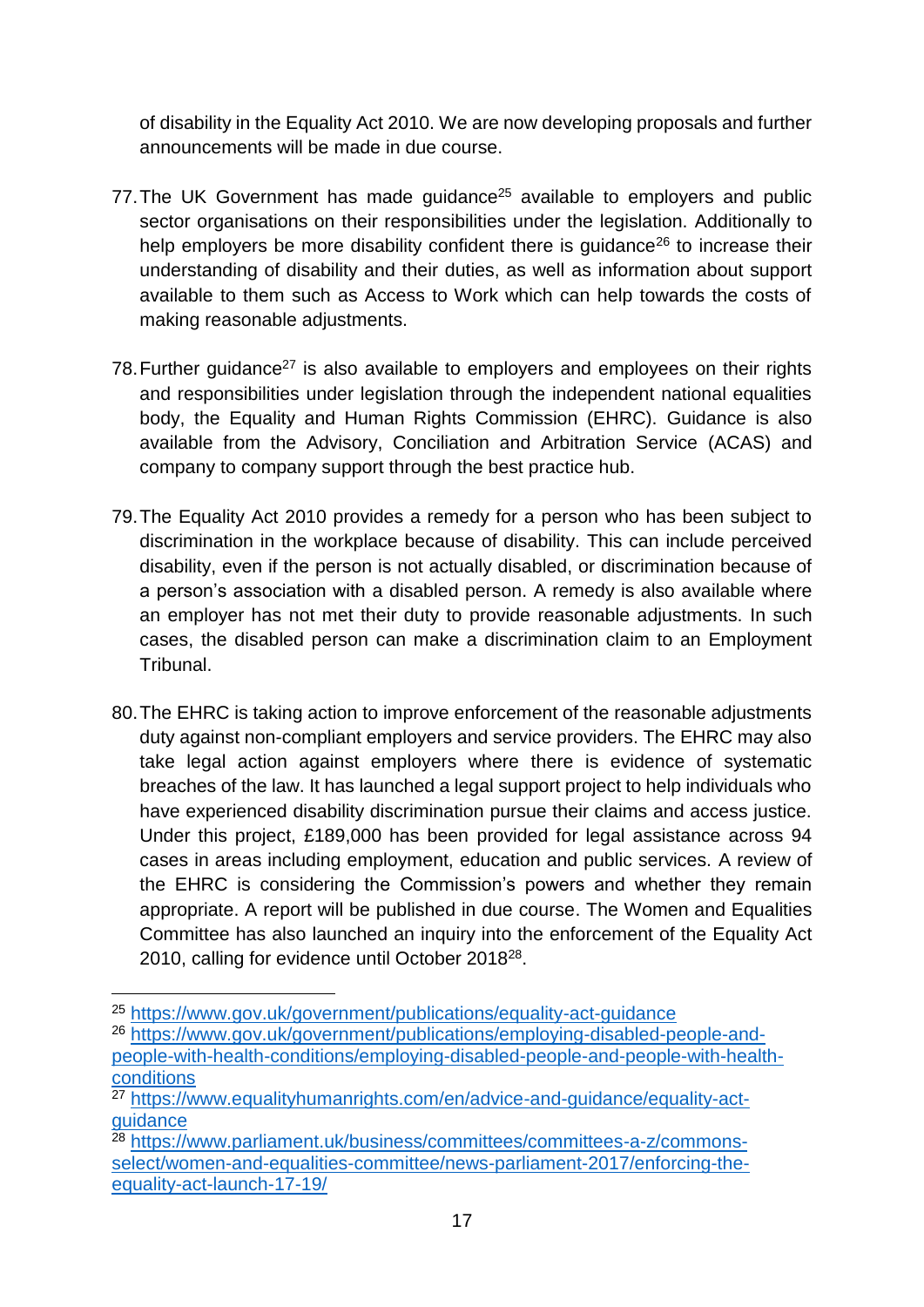81.The Equality and Advisory Support Service (EASS) helpline provides free bespoke advice and in-depth support to individuals with any discrimination concerns. The EASS and EHRC have a joint Memorandum of Understanding that covers the exchange of information between the two organisations and how they work in partnership. Additionally, ACAS provides authoritative and impartial advice in relation to employment discrimination, and the Citizens Advice Bureau offers free independent legal advice to employees and employers alike.

## **Recommendation 57c**

- 82.The Work Capability Assessment (WCA) is a functional assessment that determines a person's eligibility for Employment Support Allowance (ESA) and the equivalent UC health elements. It is an assessment tool recognising biological, psychological and social factors affecting a person's capability to carry out work or work-related activity. It is not condition based.
- 83.We continue to introduce improvements to the WCA following stakeholder engagement and independent reviews. The recent publication 'Improving Lives: The Future of Health, Work and Disability<sup>29</sup>' sets out our vision and next steps to best support people to remain in or return to work. As part of this consultation we consulted on WCA reform, however there was no consensus on what the right model of WCA reform would look like. We will therefore focus on testing new approaches to build our evidence base for future reform.
- 84.The WCA aligns with the social model of disability as it is based on the understanding that the barriers to work are societal; therefore, those with functional capability above a certain threshold can, with the correct support and opportunities, work. The DWP publishes an online guide to help people understand how we make decisions which affect them and includes some of the guidance for healthcare professionals performing the assessment<sup>30</sup>.
- 85.WCA is used to determine whether a claimant has limited capability for work, or limited capability for work and work-related activity, or is fit for work.
- 86.Claimants assessed as not being able to undertake work and work-related activity are placed in the ESA Support Group or the UC equivalent, and are not subject to any work-related activity or sanctions.

 $\overline{a}$ <sup>29</sup> [https://www.gov.uk/government/publications/improving-lives-the-future-of-work](https://www.gov.uk/government/publications/improving-lives-the-future-of-work-health-and-disability)[health-and-disability](https://www.gov.uk/government/publications/improving-lives-the-future-of-work-health-and-disability)

<sup>30</sup> [https://www.gov.uk/government/publications/work-capability-assessment](https://www.gov.uk/government/publications/work-capability-assessment-handbook-for-healthcare-professionals)[handbook-for-healthcare-professionals](https://www.gov.uk/government/publications/work-capability-assessment-handbook-for-healthcare-professionals)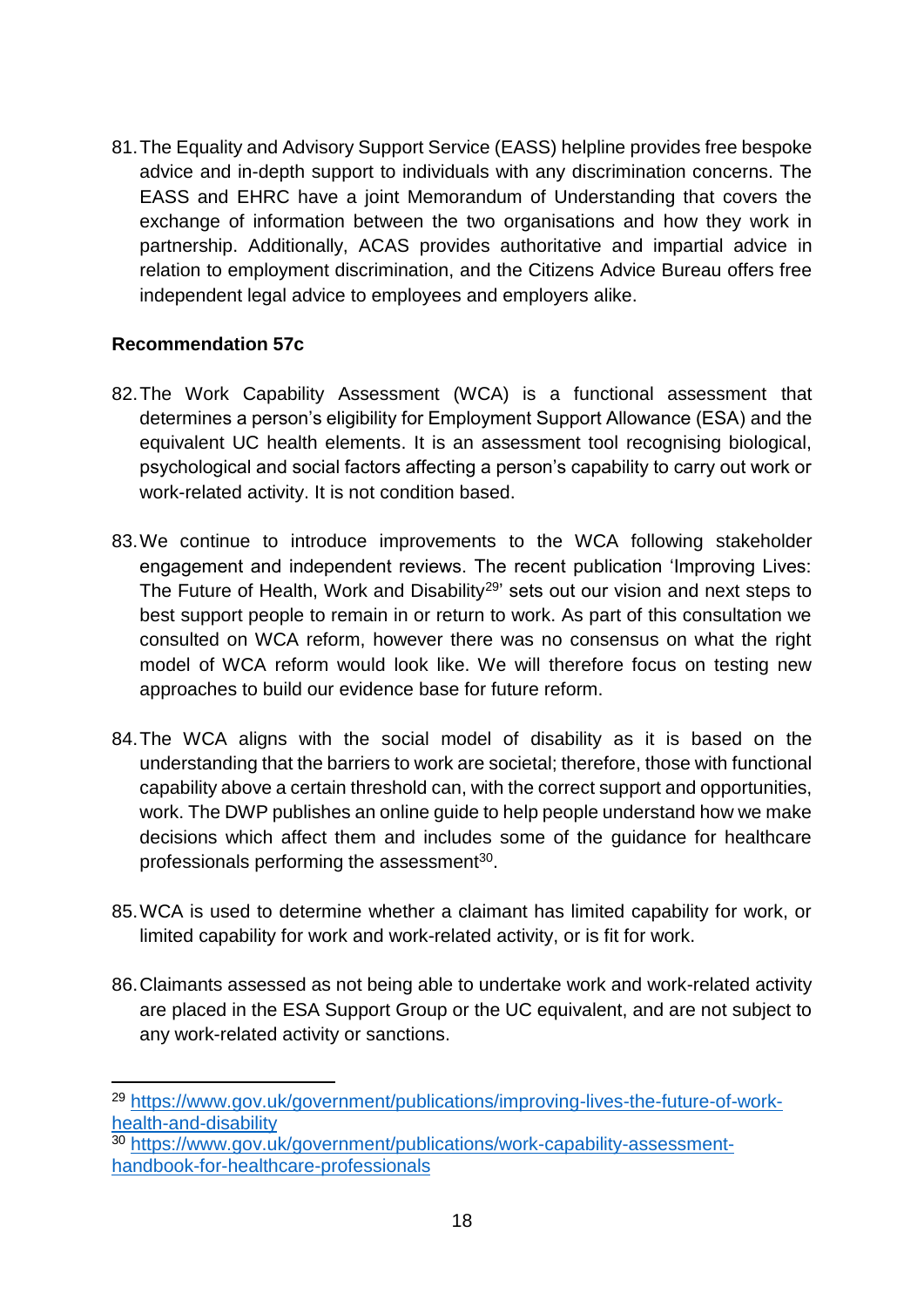- 87.Claimants, capable of some work-related activity are placed in the work-related activity group or the UC equivalent. They are not required to look for, find or take up a job but are required to engage in activities that prepare them for work. This includes work-focused interviews and work-related activity such as skills training, financial learning and support and volunteering opportunities tailored to the claimant.
- 88.Work-related activity can be one or more defined activities that help move claimants closer to a position where they may be ready to search for and take up work in the future. We recognise it is different for each individual and must be appropriate and reasonable, taking into account their individual circumstances, their physical and mental health and any learning or cognitive issues they might have. Claimants will not be asked to undertake anything that is unrealistic or could put their health at risk.
- 89.For this group a sanction can only be given for failure to attend a work focused interview or engage with the work-related activity offered without good reason.
- 90.Imposing a sanction is not something we do lightly. Claimants are given every opportunity to explain why they failed to meet their agreed conditionality requirements, before a decision is made. Each month, less than 1% of ESA claimants are sanctioned. The percentage of ESA claimants with a drop in payment due to a sanction is down 0.1 percentage points to 0.2% from June 2017.
- 91.We place additional emphasis on protecting more vulnerable ESA or UC recipients before a sanction is considered. Before applying sanctions, we can undertake home visits for claimants who have a mental health condition or learning disability, or condition which affects communication/cognition to ensure we have all the information available.

## **Recommendation 57d**

- 92.In December 2017, the Minister for Defence People and Veterans agreed to a review of the reservation in the context of a modern Armed Forces. The review will commence in due course. It is hoped that this review, and other wider policy changes, will inspire other signatories to review their own policies.
- 93.The review forms part of a broader effort to modernise Defence. The Ministry of Defence (MoD) has committed to a Diversity and Inclusion strategy<sup>31</sup> that

<sup>31</sup> [https://www.gov.uk/government/organisations/ministry-of](https://www.gov.uk/government/organisations/ministry-of-defence/about/recruitment)[defence/about/recruitment](https://www.gov.uk/government/organisations/ministry-of-defence/about/recruitment)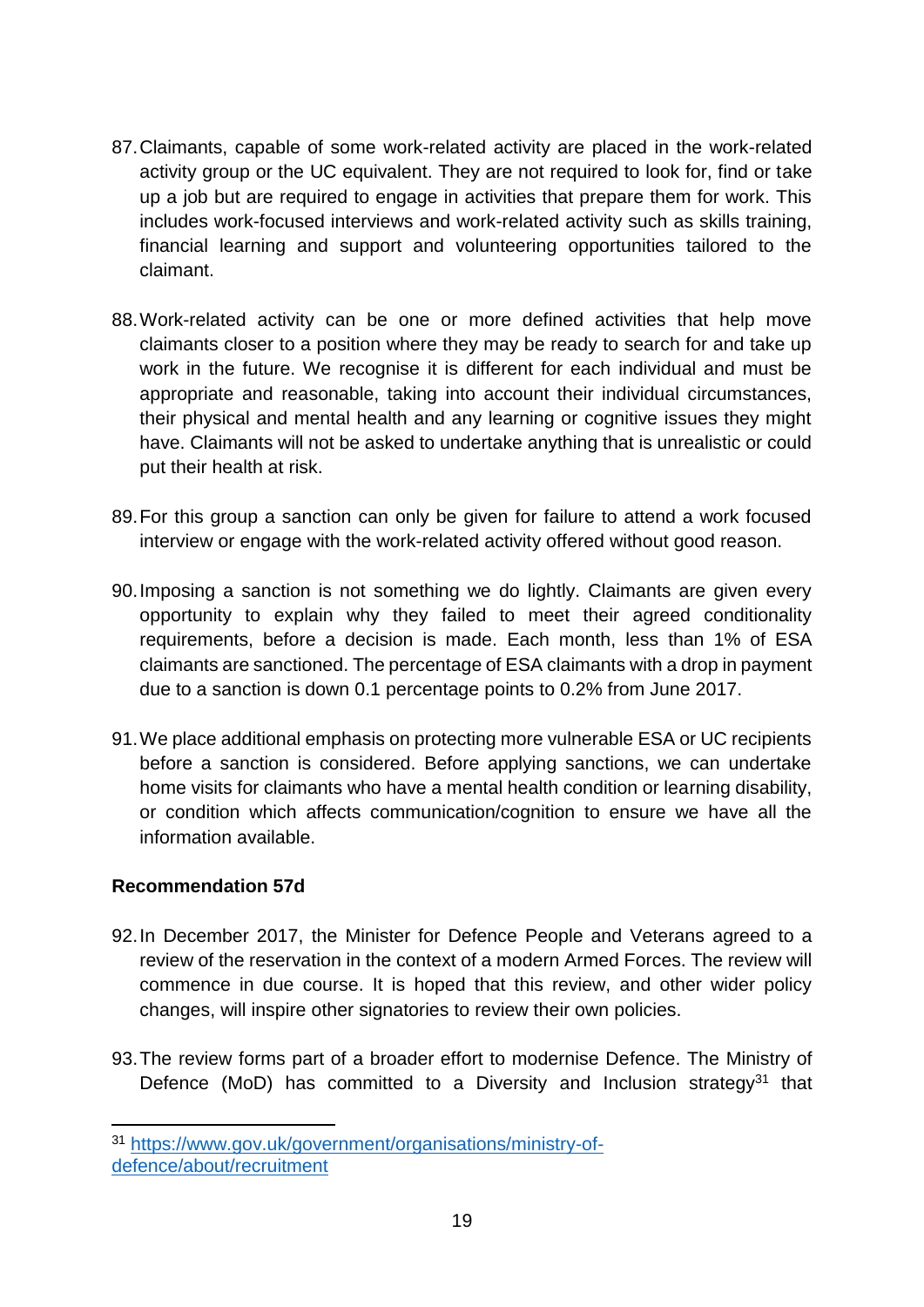recognises disability in the Civil Service and Armed Forces Personnel. The Defence People with a Significant Illness (DPSI) project, commissioned in Apr 2017, considers disability in the Armed Forces and the need for change to realise potential within the Armed Forces.

94.The DPSI project will assist the MoD to create a disability positive culture through policy and guidance; the creation of a peer to peer network; healthcare promotion and awareness and communication. Policy will recognise the needs of service persons and their families diagnosed with, or caring for a person diagnosed with, illness and resulting disability.

## **Recommendation 57e**

- 95.We are committed to promoting and delivering the Sustainable Development Goals (SDGs). The most effective way to do this is by ensuring that the Goals are fully embedded within the existing planning and performance framework, and in particular Single Departmental Plans which set out government departments objectives and how they will be achieved. High level summaries of current plans were published on 23 May<sup>32</sup>, together with examples of how the Government's programme will contribute towards the SDGs<sup>33</sup>.
- 96.We will contribute to SDG 8 delivery and aim to achieve full and productive employment and decent work for all women and men, including for young people and disabled people, through a range of activity, including by:
	- ensuring the stability of the macroeconomic environment and financial system;
	- supporting economic growth and improved productivity by ensuring work always pays and people are supported to find and progress in work; and
	- helping to reduce the disadvantages faced by disabled people and people with health conditions through the welfare system and the labour market.
- 97.The principle of equal pay for work of equal value is already protected in the Equality Act 2010.
- 98.Further information on the UK's approach to the 2030 Agenda and the SDGs is available online<sup>34</sup>.

<sup>32</sup> [https://www.gov.uk/government/collections/a-country-that-works-for-everyone-the](https://www.gov.uk/government/collections/a-country-that-works-for-everyone-the-governments-plan)[governments-plan](https://www.gov.uk/government/collections/a-country-that-works-for-everyone-the-governments-plan)

<sup>33</sup> [https://www.gov.uk/government/publications/implementing-the-sustainable](https://www.gov.uk/government/publications/implementing-the-sustainable-development-goals/implementing-the-sustainable-development-goals)[development-goals/implementing-the-sustainable-development-goals](https://www.gov.uk/government/publications/implementing-the-sustainable-development-goals/implementing-the-sustainable-development-goals)

<sup>34</sup>[https://assets.publishing.service.gov.uk/government/uploads/system/uploads/attac](https://assets.publishing.service.gov.uk/government/uploads/system/uploads/attachment_data/file/603500/Agenda-2030-Report4.pdf) [hment\\_data/file/603500/Agenda-2030-Report4.pdf](https://assets.publishing.service.gov.uk/government/uploads/system/uploads/attachment_data/file/603500/Agenda-2030-Report4.pdf)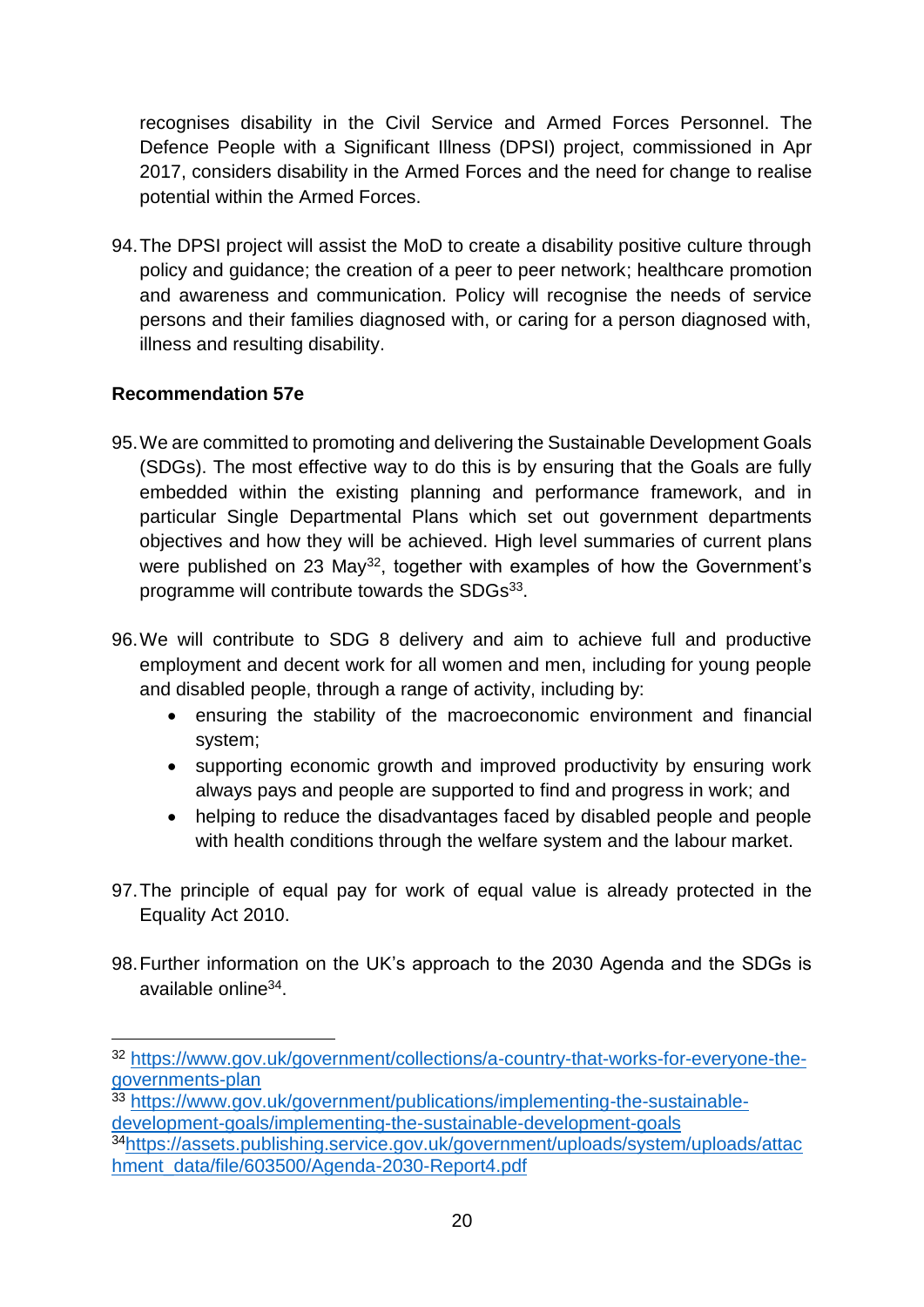**Section 3: Adequate standard of living and social protection – response to recommendations in paragraph 59 (a-e) of the concluding observations**

## **Recommendation 59a**

- 99.The UK Government is absolutely committed to providing financial support for those who need it. We provide a wide-range of benefits including additional support elements to better reflect the financial needs of people with long term health conditions or disabilities.
- 100. We will be spending an estimated £54bn in 2018/19 just on benefits to support those with long term health conditions and disabilities, up from £44.7bn in 2010/11 – the highest ever.
- 101. The way we deliver benefits is also changing, we are replacing six legacy benefits (such as Employment Support Allowance) with a single simple system called UC. Under UC disabled people claim different elements dependant on their circumstance.

## **Universal Credit**

- 102. UC encourages people into work. It replaces the complex and confusing allowances and premia of the old system where a disabled person choosing to work might be left financially worse off or be disqualified from certain financial support.
- 103. We have increased the higher rate for more severely disabled people. This allows greater financial help for many people in the Support Group who do not currently qualify for all possible premiums. This rate is payable based on the outcome of a WCA, which is used to determine whether the claimant has limited capability for work, limited capability for work and work-related activity, or is fit for work.
- 104. We are not currently migrating any claimants from legacy benefits to UC who have not had a change in their circumstances. From 2019, when we start to migrate claimants, households will get transitional protection against any shortfall between their UC entitlement and their legacy benefit. There will be no cash losers at the point of migration in the absence of a change of circumstances.

## **Personal Independence Payment**

105. Spending for the demand-led, extra costs disability benefits – PIP, Disability Living Allowance (DLA) and Attendance Allowance (AA) – has risen by £5.4bn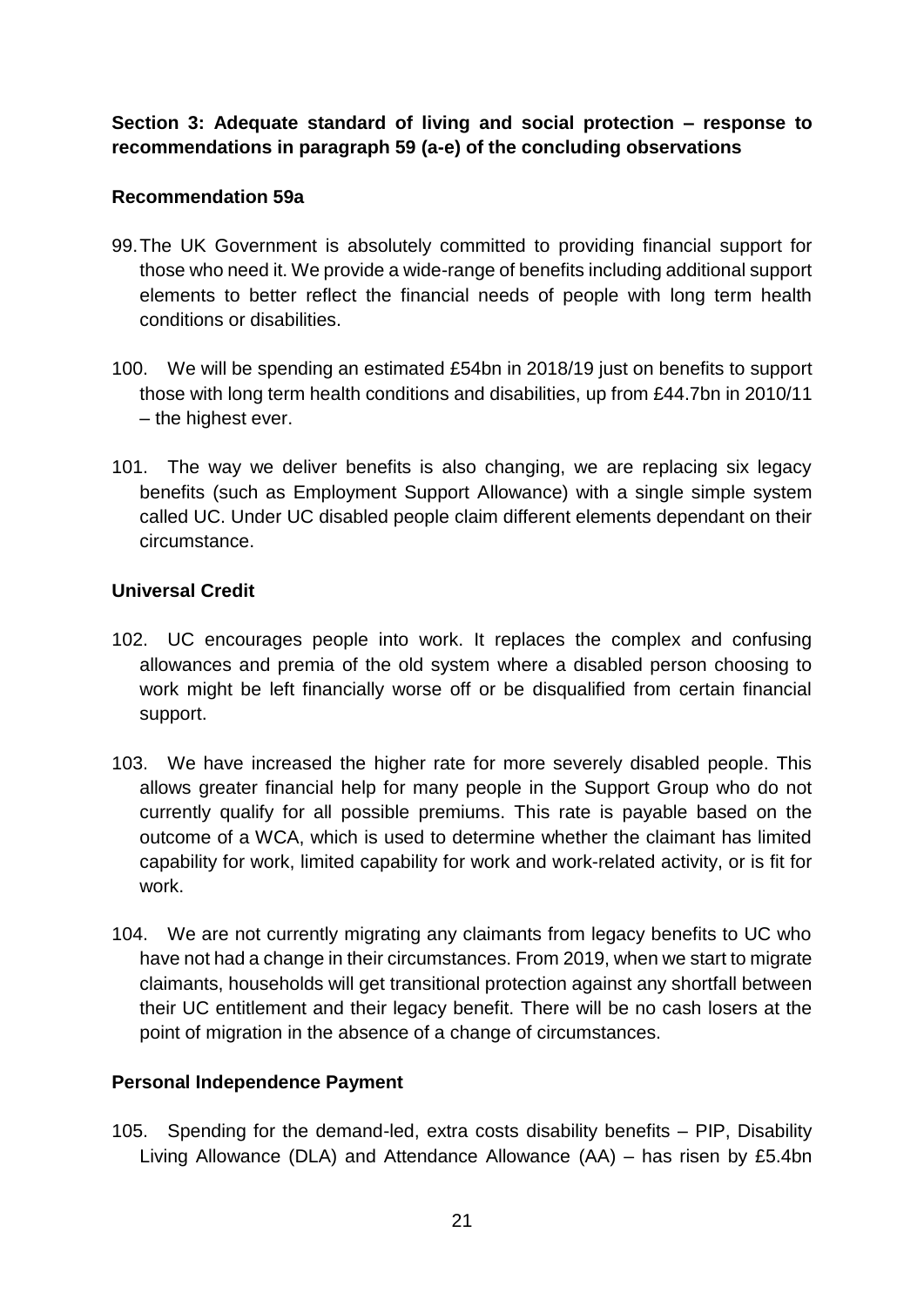since 2010 and is at a record high this year of £24.9bn. And spending on these benefits will be higher every year to 2022 than it was in 2010.

- 106. PIP, which is replacing DLA for working age people, is a new and more focussed benefit that provides non-means tested, non-contributory, tax-free support for disabled people who need it most and contributes to the extra costs disabled people face to help them lead full, active and independent lives. It is available to individuals regardless of their work, education or training status. PIP was developed through extensive consultation with experts in disability and engagement with stakeholders, including disabled people and their representative organisations. PIP can be paid at one of eight rates varying between £22.65 and £145.35 a week (£1,177.80 and £7,558.20 a year).
- 107. Nearly 1.8 million people are now in receipt of PIP. And more support is now going to those who need it the most – overall, 30% of claimants are receiving the highest level of support under PIP compared to 15% of working age claimants under the previous system, DLA.

# **Legacy disability support**

 $\overline{a}$ 

- 108. ESA is an income-replacement benefit which provides support to people with a health condition or disability that face barriers to work. It looks at what work a person can do, rather than focussing on what they cannot. ESA integrates a contributory and an income-related benefit into a single structure.
- 109. New ESA claimants, from April 2017 receive a rate of benefits on a par with those job-seeking without health conditions and we have protected in regulations existing claimants who leave temporarily, for example to try working and then return. This change did not affect anyone whose ability to work is significantly limited by their health condition.
- 110. This change enables the Government to focus money on providing practical employment support that will make a significant difference to the life chances of those with limited capability for work. This new funding is worth £60m in 2017/18 rising to £100m in 2020/21 and will support those with limited capability for work to move towards and into suitable employment.
- 111. To ensure the impact of these changes is fully realised the Government published its assessment of the impacts of the change to the work-related activity component on 20 July 2015<sup>35</sup>. As stated in the report, concerning the main affected groups, no families will see a cash loss as a result of the policy.

<sup>35</sup> <http://www.parliament.uk/documents/impact-assessments/IA15-006B.pdf>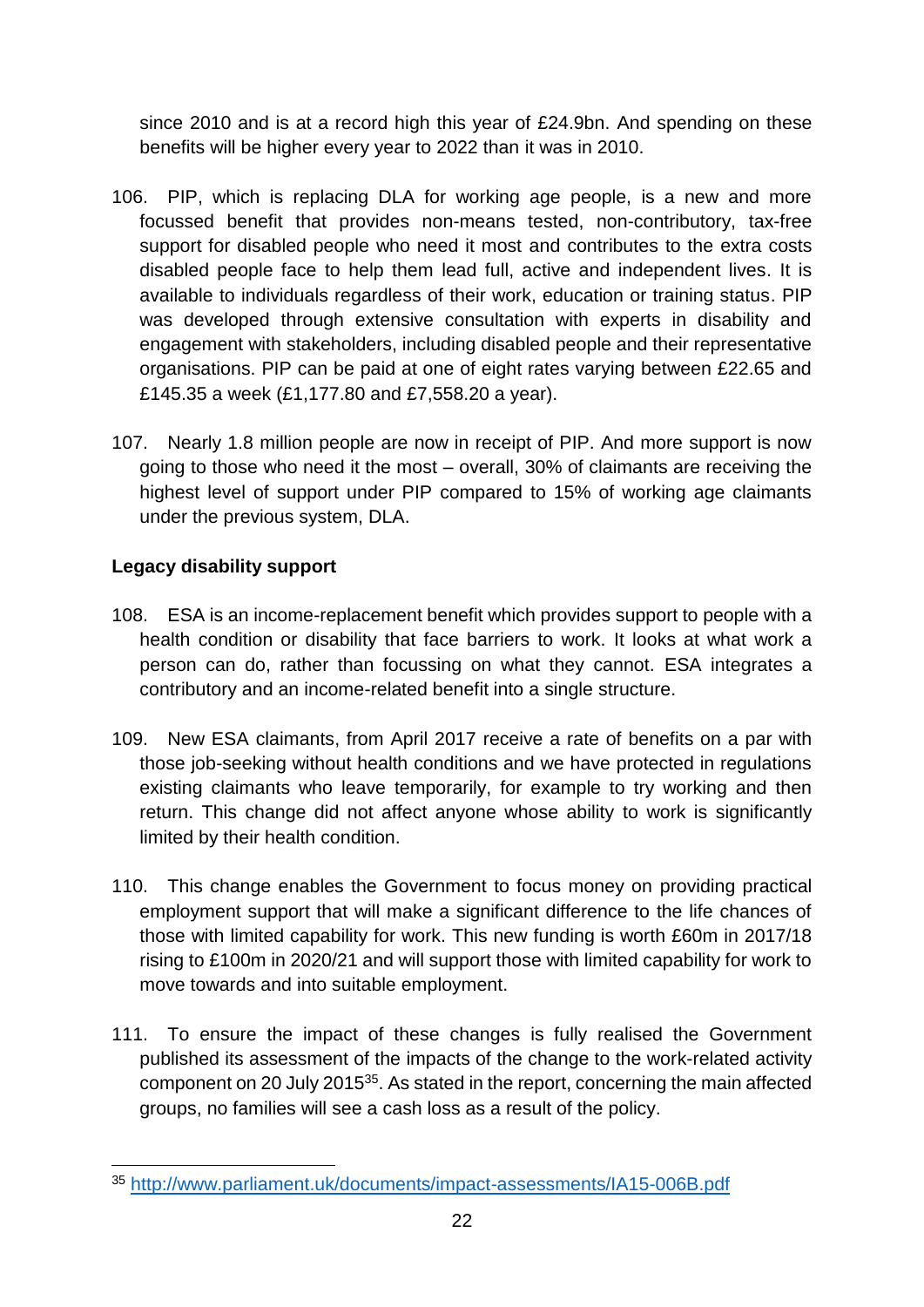112. The Scottish Government is committed to providing a rights based social security system that is fully accessible to all, with a right to independent advocacy for those who need it. Some social security benefits for disabled people are being devolved to Scotland. These are DLA, PIP and AA. These benefits aim to help people with the additional costs incurred as a result of their disability or condition, and will help people live independently in their community. These benefits are being co-designed with people who receive benefits, to ensure that we provide a service that meets people's needs and delivers dignity and respect.

## **Recommendation 59b**

113. Since 2010, and at each annual Budget, the UK Government has published cumulative analysis of the impacts of our tax, welfare and public spending policies on households. It has also published Impact Assessments of individual changes to welfare and use of public funding. However, we have not conducted a cumulative assessment of welfare reform as the full impacts on specific households of all government spending such as on education, health, and other non-financial support cannot be reliably modelled.

#### **Recommendation 59c**

- 114. The eligibility criteria for PIP and UC and the approach of the WCA are set out in our response to recommendations 57c and 59a.
- 115. PIP is a new and more focussed benefit that provides non-means tested, noncontributory, tax-free support for disabled people who need it most and contributes to the extra costs disabled people face to help them lead full, active and independent lives. The PIP assessment considers the overall impact of a claimant's health condition or impairment on their functional ability, rather than focusing on a particular diagnosis. The eligibility criteria are intended to represent a reasonable proxy for the impact on individuals of disability-related costs. For example, individuals who have difficulties getting out are likely to have higher utility bills, while those who need support planning a journey and moving about are likely to have higher transport costs.
- 116. We are constantly looking at ways to improve the overall PIP claimant experience. We have delivered a number of improvements to: the customer journey; communications such as letters and text messages; the assessment; and our decision making.
- 117. And we will continue to make further improvements, for example:
	- exploring options to video record PIP face-to-face assessments if the claimant so chooses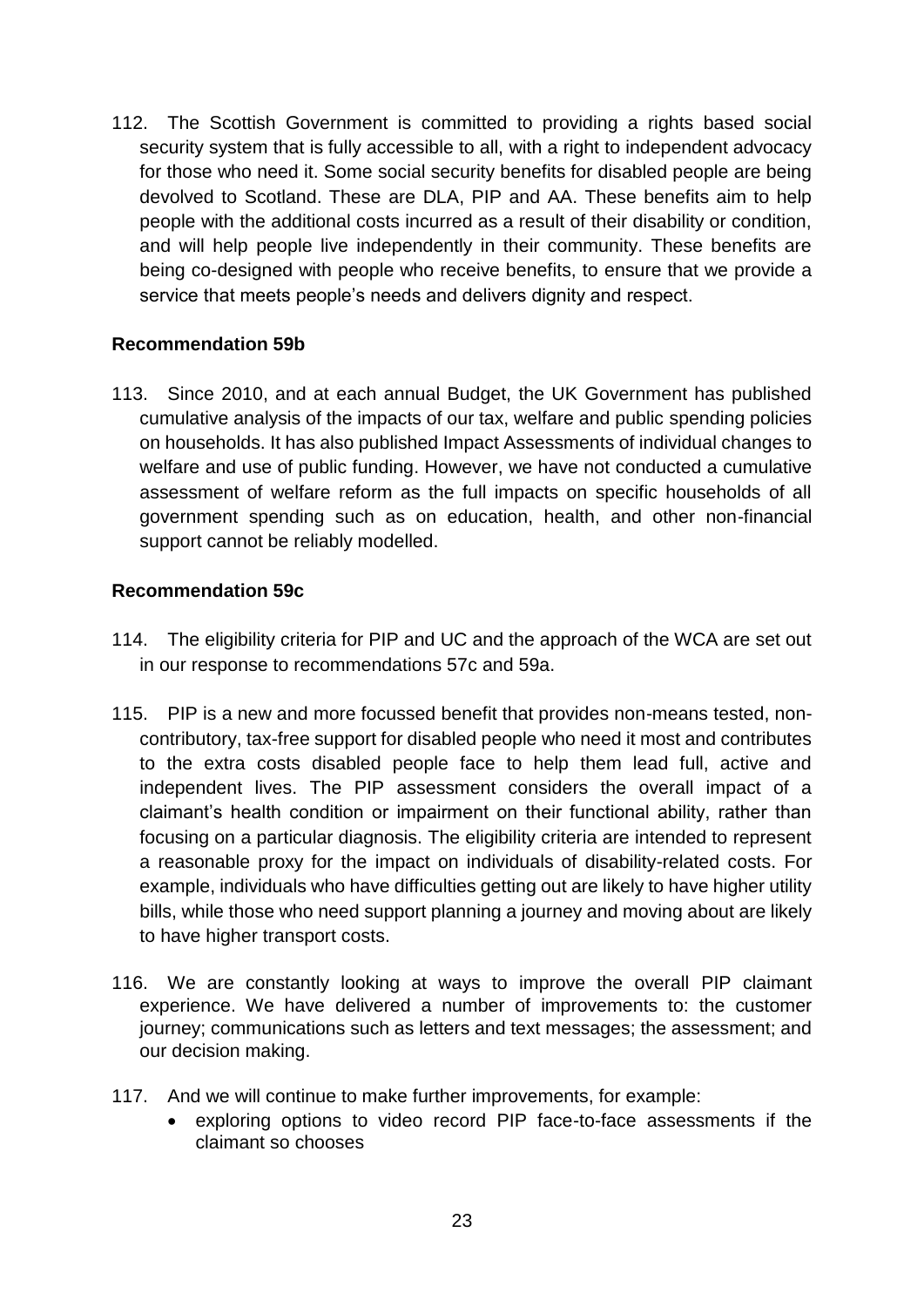- commissioning external contractors to conduct independent research to support improvements to the PIP2 'How your disability affects you' questionnaire
- introducing revised guidance which will ensure that those awarded the highest level of benefit, with needs which will not improve, receive an ongoing award with a light touch review at the 10 year point.
- 118. The High Court of England and Wales and set aside the Personal Independence Payment (Amendment) Regulations 2017 in relation to mobility activity 1 in December 2017. The UK Government confirmed on 19 January 2018 that it would not appeal the judgment.
- 119. On 25 June 2018 the DWP made changes to its guidance to reflect the earlier Upper Tribunal judgment ("MH") from November 2016 which the 2017 regulations sought to reverse. Furthermore, the DWP began a complex administrative exercise on 25 June 2018 to identify claimants who might be entitled to a higher award of PIP. Individuals identified as affected by the judgment will have all payments backdated to the effective date in each individual's claim, which in most cases is either the date of the MH judgment (28 November 2016) or the date of claim, whichever is later. We now expect around 200,000 claimants in Great Britain will gain by 2023/24 as a result of the implementation of this judgment.
- 120. While the High Court judgement did not apply to the legislation in Northern Ireland, corresponding amendments have been made through the Personal Independence Payment (Amendment) Regulations (Northern Ireland) 2018<sup>36</sup>. The Department for Communities intends to mirror the approach being taken by DWP in relation to revisiting all PIP cases potentially impacted by the judgment.

## **Recommendation 59d**

- 121. The Government periodically assesses resourcing requirements for English local authorities as part of each Spending Review. Informed by advice from departments across Government, HM Treasury and Ministers decide on the total funding which local government will require over the period to remain sustainable whilst delivering Government's objectives. The Government is already working with local councils on a Fair Funding Review<sup>37</sup>, to thoroughly consider how to introduce a more up-to-date, transparent and responsive approach to funding local services.
- 122. The Welsh Government's Local Government Revenue and Capital Settlement provides funding for essential public services Over the next two years, the funding

<sup>36</sup> <http://www.legislation.gov.uk/nisr/2018/121/contents/made>

<sup>37</sup> [https://www.gov.uk/government/consultations/fair-funding-review-a-review-of](https://www.gov.uk/government/consultations/fair-funding-review-a-review-of-relative-needs-and-resources)[relative-needs-and-resources](https://www.gov.uk/government/consultations/fair-funding-review-a-review-of-relative-needs-and-resources)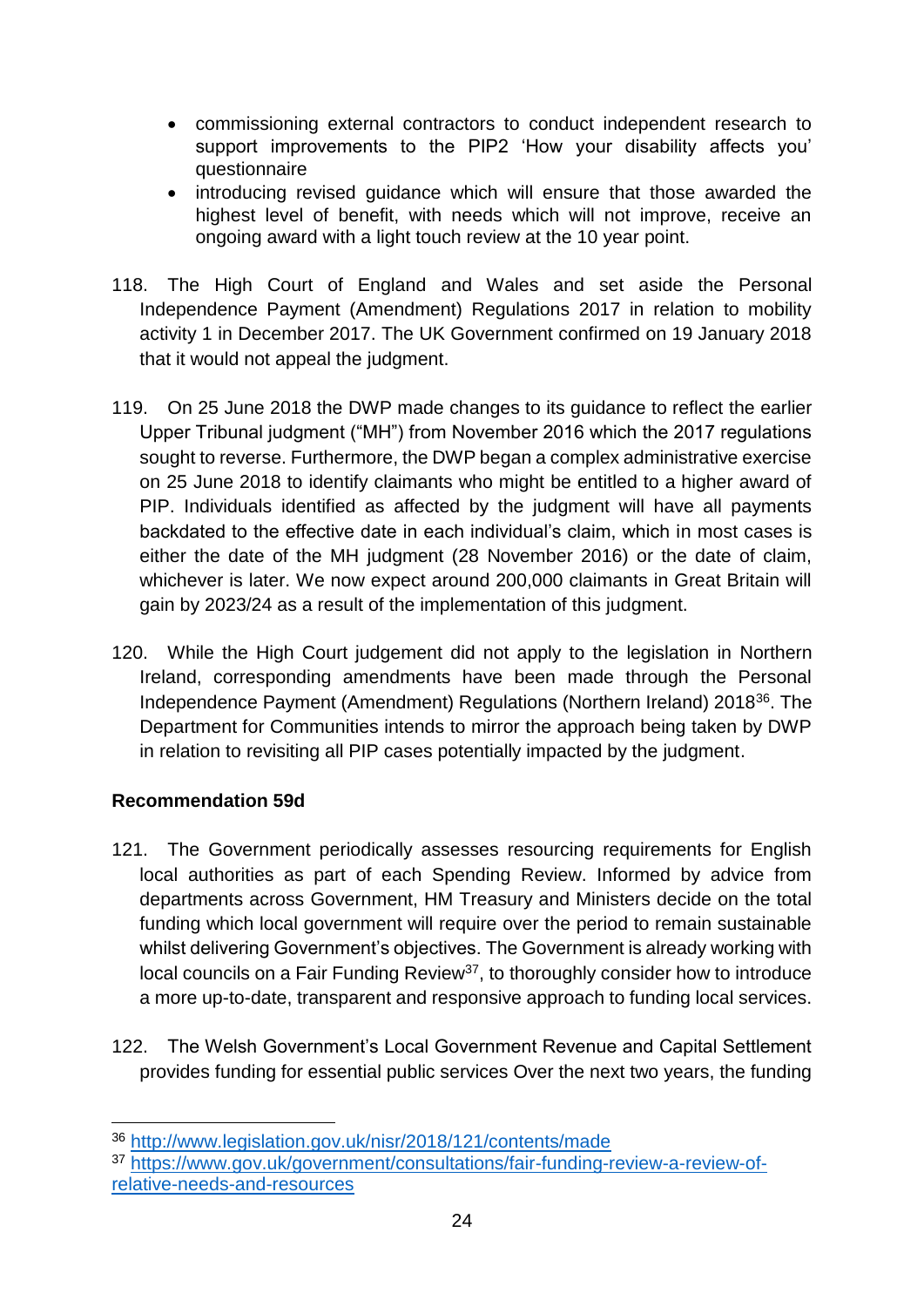allocated for the social care within the overall settlement is being prioritised to maintain the Welsh Government share of core spending at the level of 2017/18.

- 123. For 2018-19, this settlement includes over £90m currently provided as specific grants covering £30m of social care grants, £27m for the Independent Living Grant and £35m of the Single Revenue Grant.
- 124. The Northern Ireland Executive has committed to providing funding of £501m over a four year period from 2016/17 to 2019/20 to mitigate the transition to new welfare benefit entitlements. This includes specific funding of £145m for people with a disability. This support is provided in the form of direct financial assistance to affected claimants.
- 125. Mitigation payments are generally made for a period of up to one calendar year. Any change to the amount, or the duration, of the existing statutory mitigation schemes will require the approval of the NI Executive, which is not possible in the absence of a government.
- 126. Alongside the current funding allocation, the Northern Ireland Executive has committed to a review of the welfare mitigation schemes in the 2018/19 financial year.
- 127. Ten of the eleven social security benefits being devolved to Scotland are demand-led: spend is driven by the number of people who have a claim, based on rates and eligibility criteria set in legislation, rather than by the amount allocated in a budget. The funding for existing benefits will be transferred through the Fiscal Framework but increases in demand-led spending and new policy choices which give rise to additional spending will require new budget cover, funded from the Scottish budget envelope.

## **Recommendation 59e**

- 128. The UK Government believes that conditionality and sanctions are an important part of a fair and effective welfare system. It is right that there is a system in place to encourage claimants to do everything they can to prepare for or find work. .
- 129. We keep the operation of the conditionality and sanction policies and processes under continuous review to ensure the system is clear, fair and effective in promoting positive behaviours.
- 130. We recognise the importance of understanding how a mental health condition impacts someone's ability to prepare for and look for work. That is why we have improved the training for Work Coaches, offering additional mental health training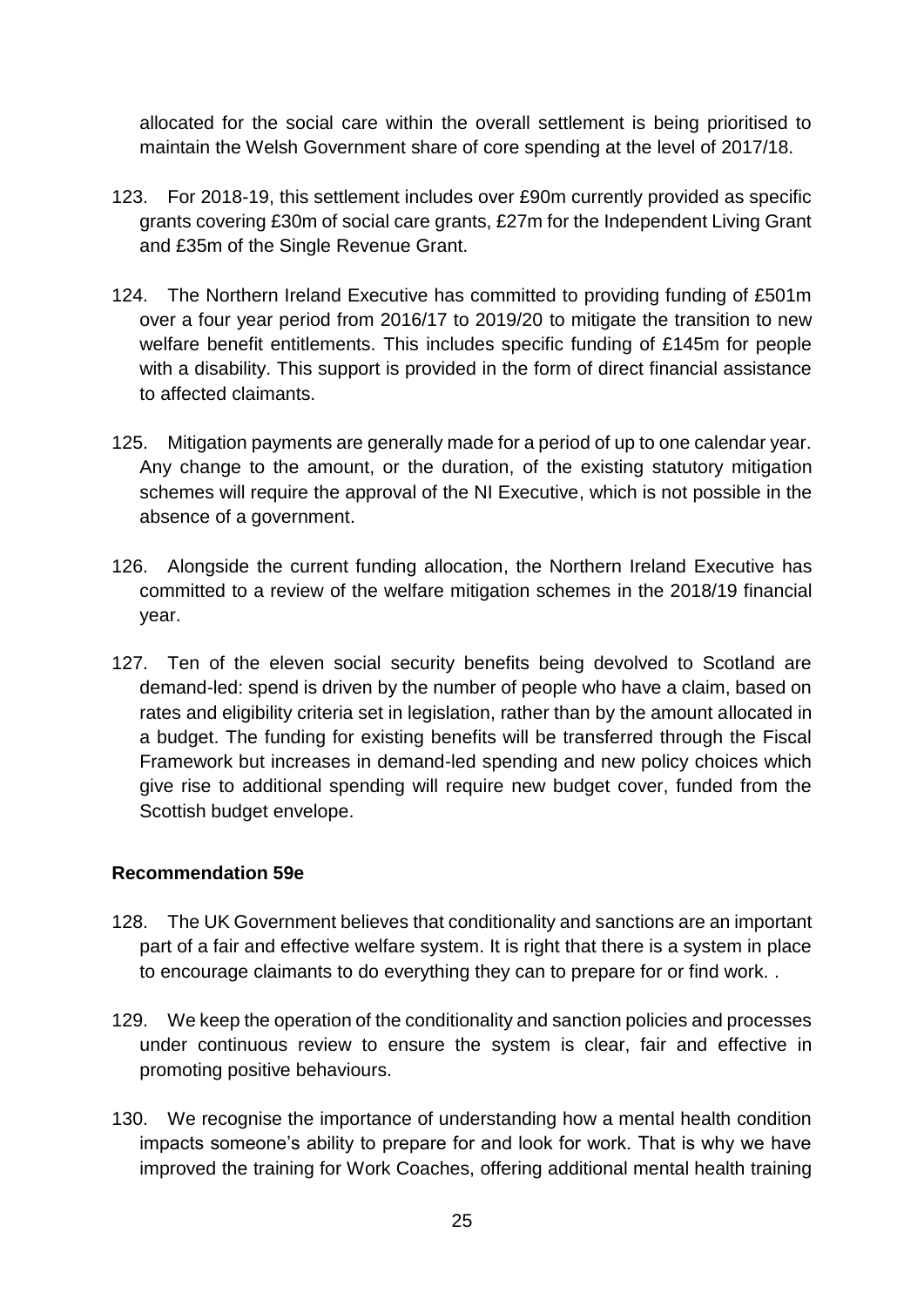and increased the number of Disability Employment Advisers who can provide additional support.

- 131. Conditionality requirements are tailored to the claimant's needs and circumstances and must be reasonable and achievable for the individual claimant. The mix of voluntary and mandatory activities should be continually reviewed, to help the claimant prepare for work, whilst recognising their health condition or disability.
- 132. In ESA, only those in the Work Related Activity Group (WRAG) have mandatory conditionality requirements and can, therefore, be sanctioned. They can be asked to attend work focused interviews and take-up work preparation to help them move closer to work, and can be sanctioned if they fail to do so without good reason. They are not, however, required to look for work or be available for work and cannot be sanctioned if they fail to do this.
- 133. If a referral for a sanction is made, a Decision Maker will take all the claimant's individual circumstances into account, including any health condition or disability, and any evidence of a good reason for not undertaking their conditionality requirements before deciding whether a sanction is warranted.
- 134. As already explained in our response to Recommendation 57c, imposing a sanction is not something we do lightly. Claimants are given every opportunity to explain why they failed to meet their agreed conditionality requirements, before a decision is made. In February 2018, the percentage of UC claimants with a drop in payment due to a sanction was 4.1%, down 0.5 percentage points from November 2017. The percentage of Jobseeker's Allowance claimants with a drop in payment due to a sanction in September 2017 was 0.3%. The percentage of ESA claimants with a drop in payment due to a sanction is down 0.1 percentage points to 0.2% from June 2017.
- 135. For the minority of claimants who are sanctioned, we have a well-established system of hardship payments, available as a safeguard if a claimant demonstrates that they cannot meet their immediate and most essential needs, including accommodation, heating, food and hygiene, as a result of their sanction.
- 136. Families and individuals in Scotland who require emergency aid can apply for a grant through the Scottish Welfare Fund<sup>38</sup>. The fund is a vital lifeline for people across Scotland providing £38m per annum to local authorities, who administer the fund on behalf of the Scottish Government. From 1 April 2013 to 31 December 2017 285,720 individual households have been helped with awards totalling £155.8m.

 $\overline{a}$ <sup>38</sup> <https://beta.gov.scot/policies/social-security/income-related-benefits/>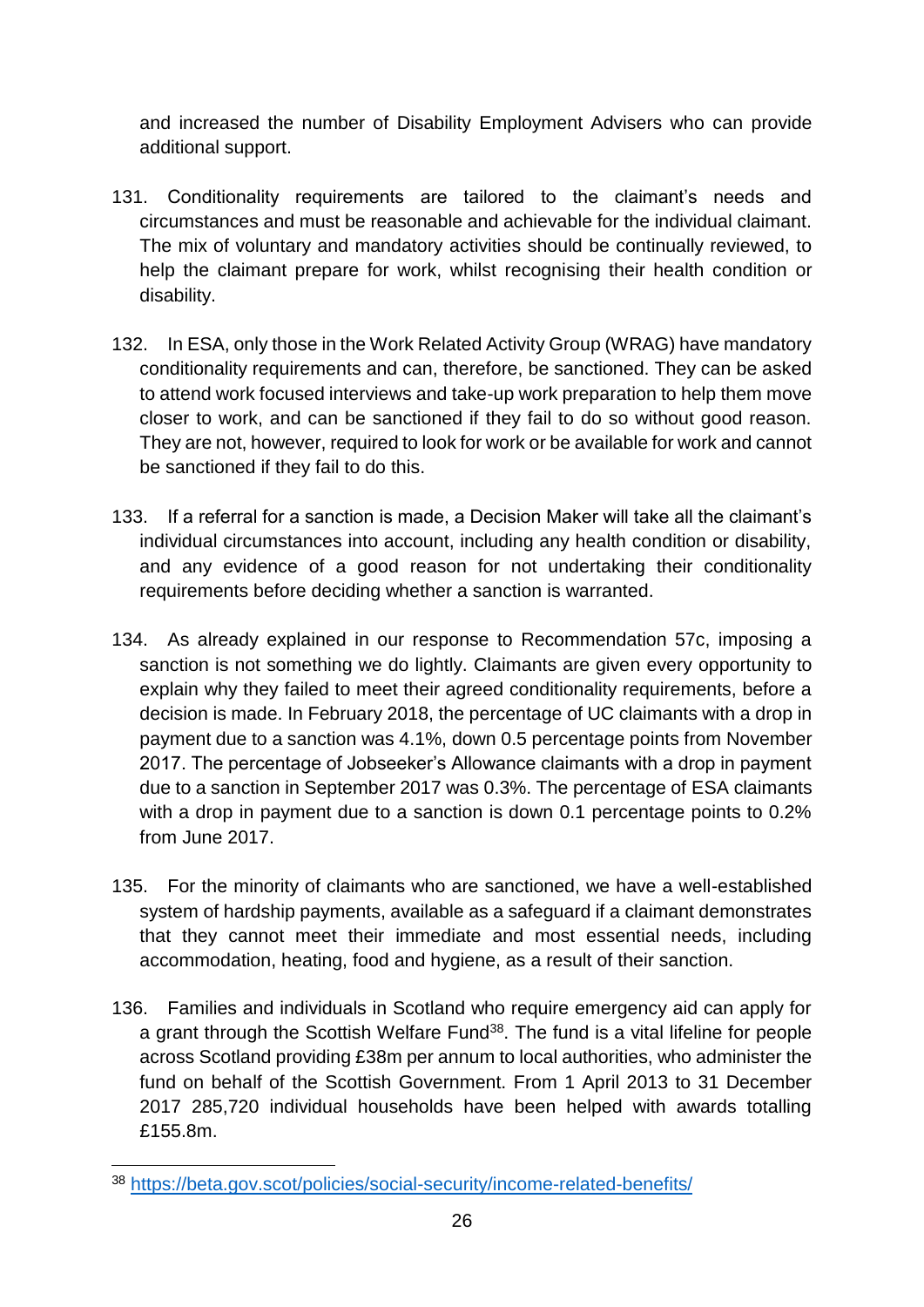## **Section 4: Follow up information on the recommendations made by the Committee in paragraph 114 of its inquiry report**

137. This section provides further information, following the UK response of 3 November 2016 (UN ref. CRPD/C/17/R.3) in relation to the recommendations made by the Committee in its inquiry carried out under article 6 of the Optional Protocol to the Convention. Where we have already provided relevant information earlier in this response we refer back to that.

## **Recommendation 114a**

138. The earlier response to 59b sets out UK Government's approach to cumulative analysis of the impacts of our tax, welfare and public spending policies on households.

## **Recommendation 114b**

- 139. The UK Government believes that the legal obligations placed on the public sector under the Public Sector Equality Duty<sup>39</sup> (PSED) set out in the Equality Act 2010 provides a mechanism for identifying unintended or disproportionate impacts of policies on those with protected characteristics, including disabled people or certain groups of disabled people.
- 140. The PSED places a proactive equality duty on public bodies, and those exercising public functions, to consider the potential effects of key decisions on groups with protected characteristics. Public bodies must be able to show how they have considered equality issues when they develop, implement and review policies, services and processes. This approach also ensures that organisations that provide services or functions on behalf of public sector bodies have the same obligations to consider equality issues when making key decisions about public services.
- 141. Public sector bodies are encouraged to gather data on service users in order to conduct equality analysis that will inform decisions on policy and service delivery, including consulting with disabled groups where relevant. Where the equality analysis identifies disproportionate impacts on disabled people, organisations should consider options for removing or reducing the likelihood of negative consequences. This can include adaptations to the overall approach, and measures to mitigate against the possible disproportionate impacts or transitional arrangements.

 $\overline{a}$ <sup>39</sup> <http://www.legislation.gov.uk/uksi/2011/2260/contents/made>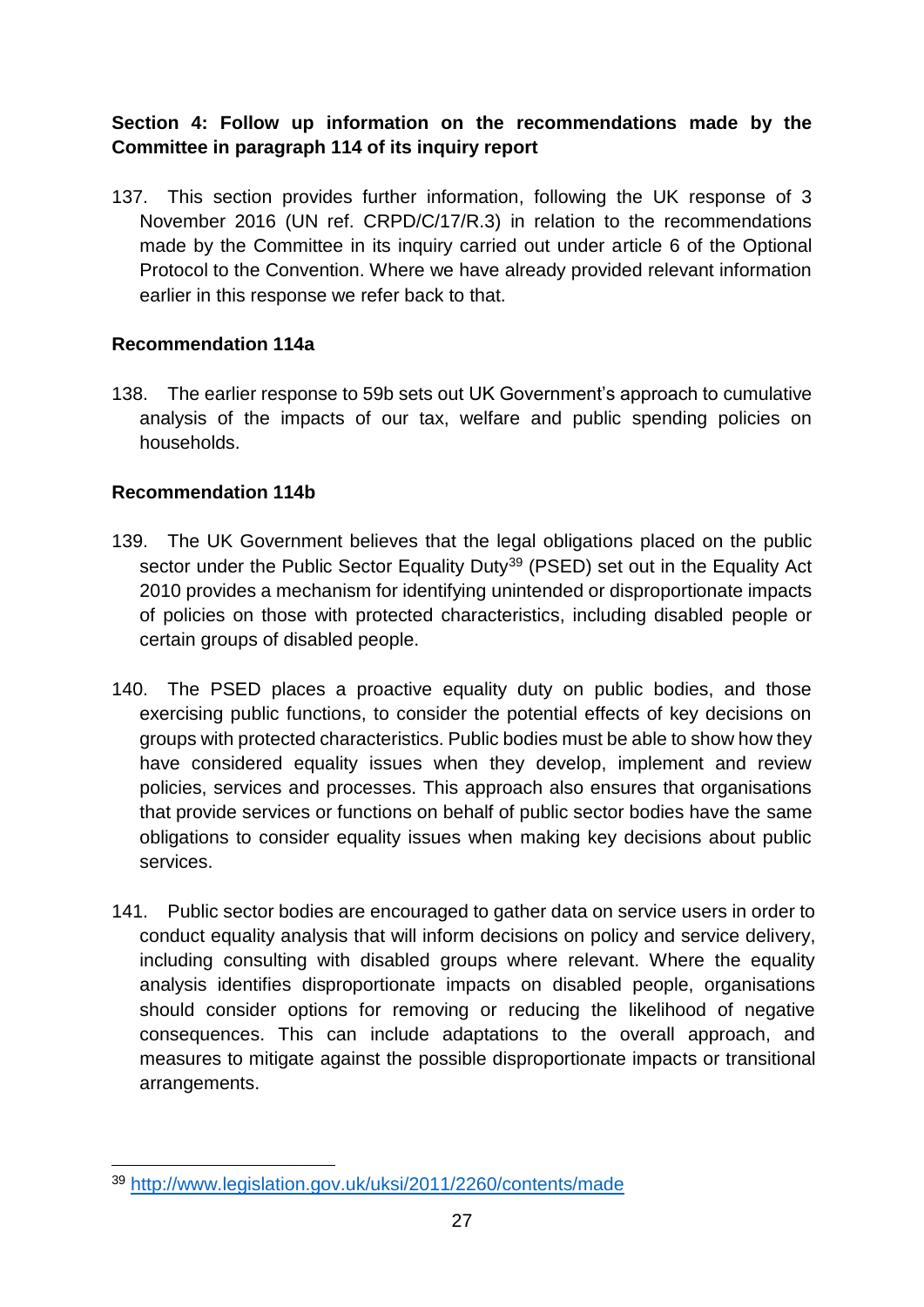- 142. The UK believes that the PSED is aligned with a rights-based approach. It places a legal duty on all public bodies to consider the impact of policies on disabled people. This means also considering how policies affect how people are able to live their lives. Additionally, the Human Rights Act 1998, which extends to the whole of the UK, gives further effect to the European Convention on Human Rights as set out in the Act (the Convention Rights). The Act requires: all legislation to be interpreted and given effect as far as possible in a way that is compatible with the Convention Rights; the Minister introducing a Bill to Parliament to make a statement on the Bill's compatibility with the Convention Rights; and makes it unlawful for a public authority to act incompatibly with the Convention Rights.
- 143. The Social Security (Scotland) Act 2018 creates a new public service for Scotland, by underpinning the safe and secure transition of eleven welfare benefits, including disability benefits. This is the biggest transfer of powers since the creation of the Scottish Parliament in 1999. The Act was informed by stakeholders, including many disabled people's organisations. The Act creates a distinct rights-based system with dignity, fairness and respect at its heart. The Scottish Government are committed to improving the way benefits are delivered for disabled people by removing unnecessary barriers to claiming support, and reducing the number of face-to-face assessments. The Act includes the right to independent advocacy for those with a disability who need additional support to engage with the system including the right to have a supporter at all stages of the process, and the right to challenge decisions without financial support being cut.
- 144. The response to 59b sets out UK Government's approach to cumulative analysis of the impacts of our tax, welfare and public spending policies on households.

#### **Recommendation 114c**

- 145. The UK is committed to enabling disabled people to have greater autonomy, choice and control. In Section 1 we cited the Care Act 2014, which has the concept of independent living as a core part of the wellbeing principle, as an example of this. Other examples include Access to Work, which helps people who need additional support in order to work.
- 146. ESA provides support to people with a health condition or disability that face barriers to work and looks at what work a person can do, rather than focussing on what they cannot. ESA integrates a contributory and an income-related element into a single structure. Entitlement is based on an assessment of an individual's functionality and the benefit they receive is set accordingly.
- 147. People found to have limited capability for work and work-related activity are placed in the Support Group. Claimants entitled to income-related ESA will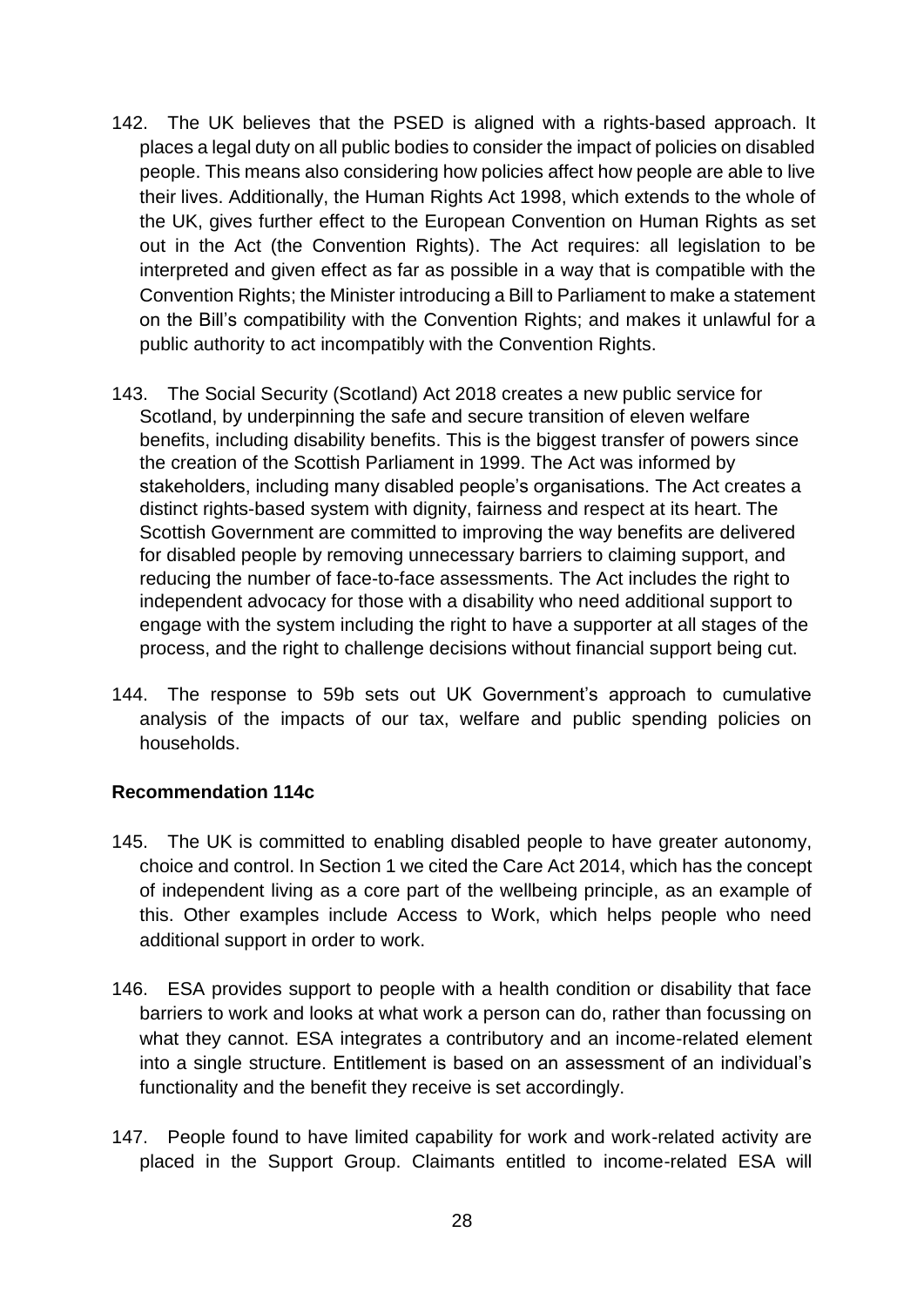automatically be entitled to the Enhanced Disability Premium and if they receive a qualifying benefit such as middle or highest rate care DLA, daily living component of PIP, or Armed Forces Independent Payment (AFIP), and live alone or are treated as living alone, an additional Severe Disability Premium.

- 148. People with limited capability for work are given support to prepare for a return to work in the future. This support includes skills training, financial support and volunteering opportunities tailored to the individual. Section 2 provide more details on this support, including the new Personal Support Package launched in April 2017, for people with health conditions on ESA and UC.
- 149. The earlier responses to recommendations 45a-e set out a number of approaches to support independent living, through existing policy, legislation, significant funding committed, future reform, and listening to disabled people.
- 150. Additionally, the number of personal health budgets has risen by 200% in the last two years with 22,895 people having a personal health budget in England in the first nine months of 2017/18. In 2017/18 the Integrated Personal Care<sup>40</sup> programme expanded to cover 42 Clinical Commissioning Groups. It is designed to give people greater choice in their personal care, with sites reporting around 48,000 care plans since the programme began. Further expansion is planned for 2018/19.
- 151. In March 2018, the Secretary of State for Health and Social Care announced a consultation on increasing rights to personal health budgets, which would enable access by more disabled people. He also announced the launch of an Integrated Health and Social Care Pilot that will assess the impact of having a single health and social care assessment and holistic plan for each person currently eligible for a 'Needs Assessment' under the Care Act 2014.

# **Recommendation 114d**

- 152. The UK Government is absolutely committed to providing financial support for those who need it. We provide a wide-range of benefits including additional support elements to better reflect the financial needs of people with long term health conditions or disabilities, and the extra costs they may bear, as set out in our response to recommendation 59a.
- 153. As of April 2018 a greater proportion of people are receiving the highest value of award than previously, with 30% of current PIP recipients receiving the highest level of support compared to 15% for DLA, when PIP was first introduced. PIP also ensures closer parity between those with mental and physical health conditions

 $\overline{a}$ <sup>40</sup> <https://www.england.nhs.uk/ipc/>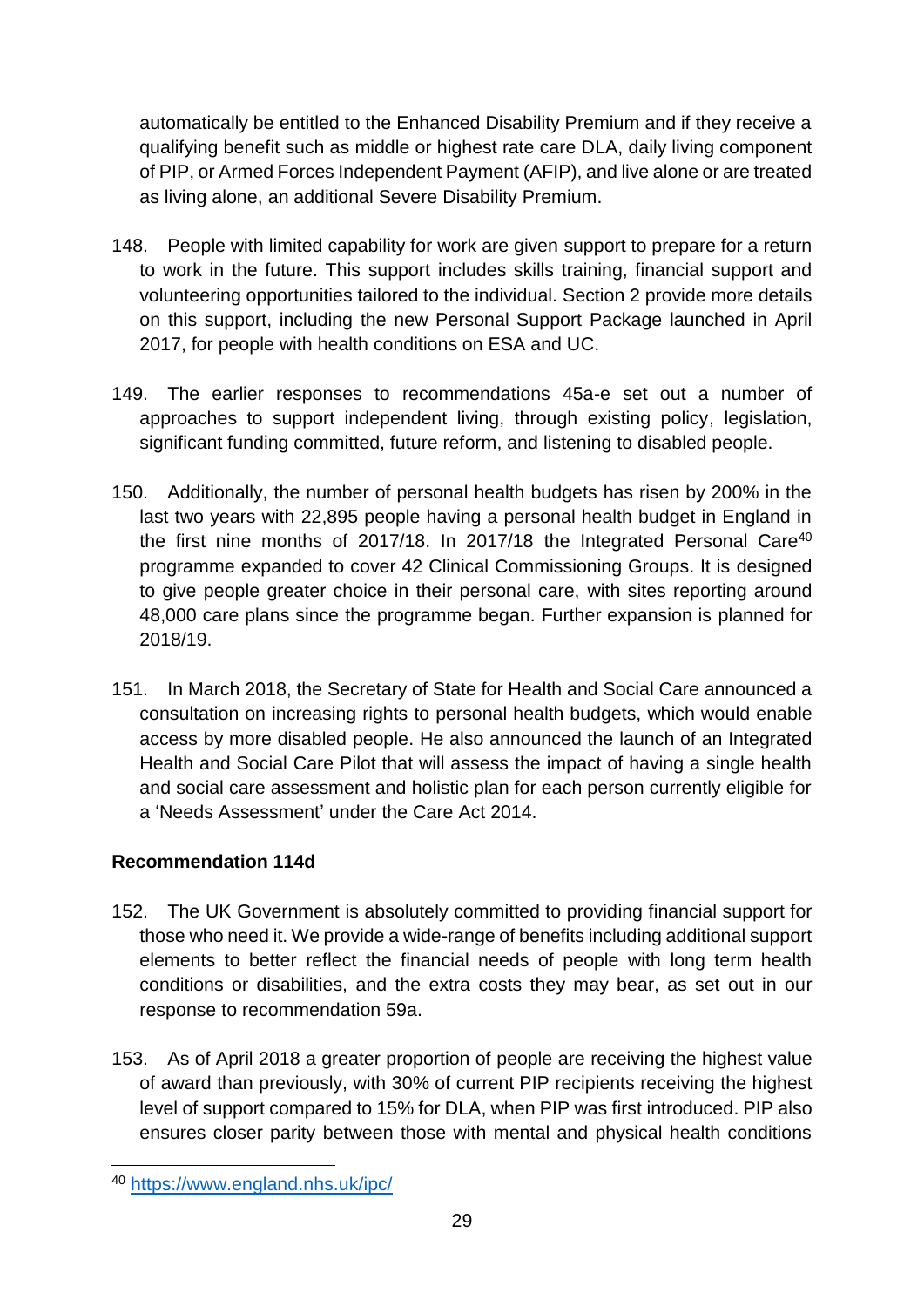which was not the case with DLA. Hence 32% of PIP recipients with a mental health condition receive the enhanced rate mobility component compared to 10% for the DLA equivalent, and 66% of PIP recipients with a mental health condition receive the enhanced rate daily living component compared to 22% for the DLA equivalent.

- 154. Both DLA and PIP are increased in line with inflation. For example, we have increased the rate of DLA paid to the most disabled children by more than £100 a month since 2010. We have also increased the enhanced rates of PIP by nearly £570 a year since it was introduced in 2013.
- 155. The Government recognises the importance of keeping people mobile enabling them to participate fully in society. The Motability Scheme<sup>41</sup> enables disabled people to exchange their higher rate mobility component of DLA, enhanced rate mobility component of PIP, War Pensions Mobility Supplement or AFIP award to lease a new car, scooter or powered wheelchair, there are more people on the Motability Scheme than there were in 2010. The UK Government worked with Motability to design an extensive transitional support package worth £175m for DLA claimants who lose entitlement to the Scheme following PIP reassessment to enable them to remain mobile. This support includes a lump sum of up to £2,000, the option to extend their lease for 6 months and the right to buy their car. The Scheme is popular with claimants, around a third of those eligible elect to join and there are high satisfaction levels (98%).
- 156. Our responses to 45c and 45e set out the significant investment being made to social care, with Councils given access to up to £9.4bn more dedicated funding for social care between 2017/18 and 2019/20. This will ensure that councils can increase the capacity of the social care system, including support to meet the social care needs of people with disabilities.
- 157. Spending review plans for social care continue to consider the needs of those using care, and we regularly monitor risks in the care system, including links to funding.
- 158. The Welsh Government established the Budget Advisory Group for Equality<sup>42</sup> to assist in embedding equality considerations into our spending plans. Membership includes representatives of organisations with equality expertise and experience, including Disability Wales.
- 159. The role of the group includes: assisting in the analysis of equality evidence to improve the Welsh Government's future Equality Impact Assessment (EIA) of the

<sup>41</sup> <https://www.motability.co.uk/>

<sup>42</sup> [https://gov.wales/topics/people-and-communities/equality-diversity/budget](https://gov.wales/topics/people-and-communities/equality-diversity/budget-advisory-group-for-equality/?lang=en)[advisory-group-for-equality/?lang=en](https://gov.wales/topics/people-and-communities/equality-diversity/budget-advisory-group-for-equality/?lang=en)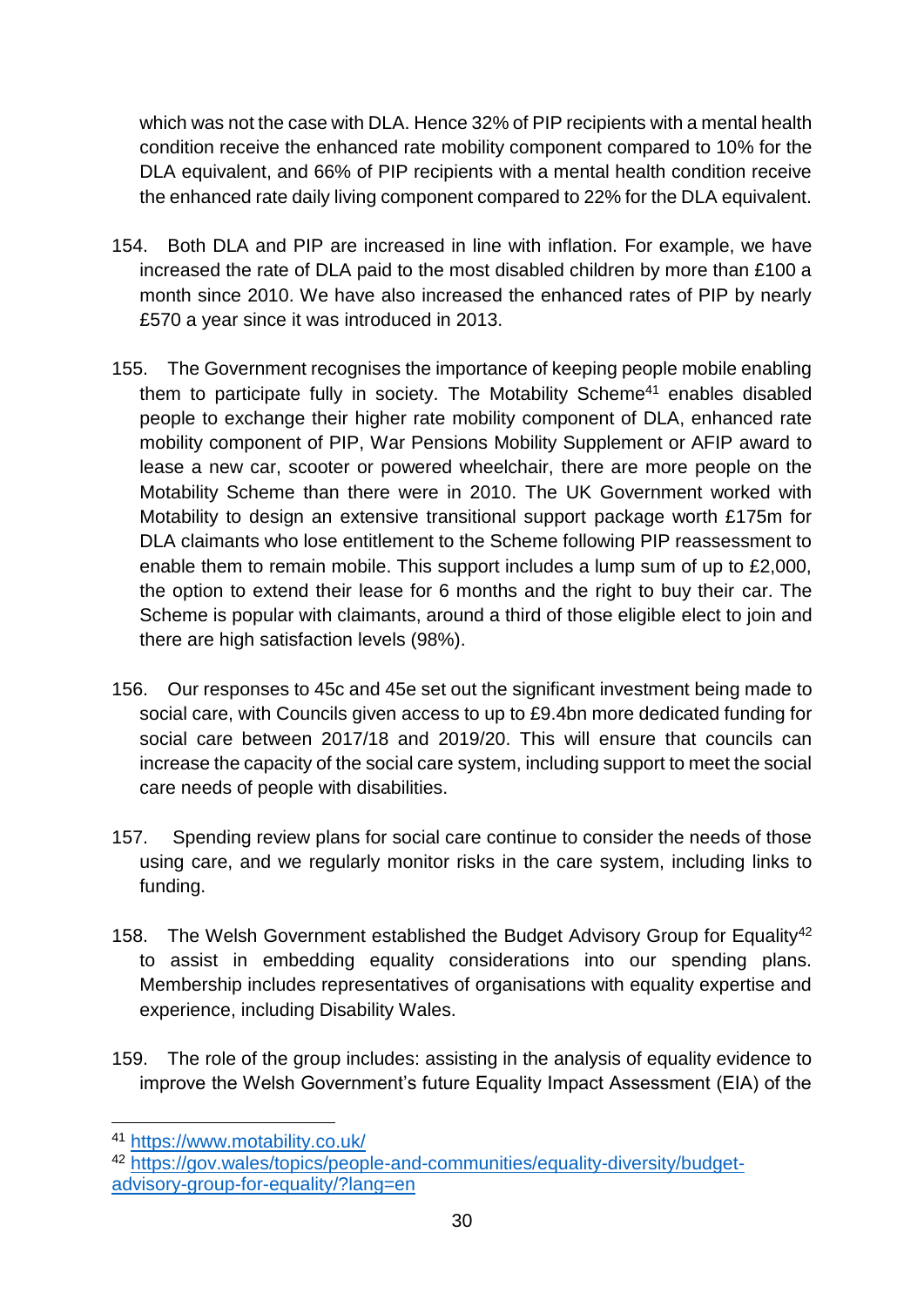Budget; and increasing the commitment and awareness of mainstreaming equality in future budgets across the Welsh Government and wider Welsh Public Sector.

# **Recommendation 114e**

- 160. Under the Equality Act 2010, all public bodies, employers and service providers are required to make reasonable adjustments to any element of a job or service which places a disabled person at a substantial disadvantage compared to a nondisabled person. This can include providing information in alternative formats, or where appropriate providing interpretation services.
- 161. The Minister for Disabled People, Health and Work acknowledges the importance of access to information, and convenes a cross sector Taskforce on accessible communications. The purpose is to work alongside a range of external disability stakeholders to ensure that the DWP improves its communications with disabled people. Learning from this Taskforce is shared with the wider government communications network ensuring greater awareness of the communications needs of disabled people.
- 162. In relation to the services mentioned in the recommendation, the DWP ensures alternative copies of communications are produced and are easily accessible, including braille, large print and audio copies. DWP is continuing to improve methods of communication with disabled claimants including by using email, Next Generation Text which helps people use the telephone system, arranging home visits or private interview rooms as a reasonable adjustment, and the Video Relay Service which provides video interpretation. DWP is also committed to producing more products in accessible electronic format and Easy Read, and is leading on developing cross Government standards for Easy Read.
- 163. Scotland has legislation that recognises British Sign Language<sup>43</sup> (BSL). The BSL (Scotland) Act 2015 places a duty on Scottish Ministers to promote the use and understanding of BSL.

# **Recommendation 114f**

1

164. Disabled people's access to the courts in relation to disputed welfare benefit decisions as interpreted in the Committee's 2016 inquiry report<sup>44</sup> requires clarification. Legal aid was not available for representation in cases before the first-tier tribunal even prior to the introduction of the Legal Aid Sentencing and

<sup>43</sup> <http://www.legislation.gov.uk/asp/2015/11/contents/enacted>

<sup>44</sup> UNCRPD inquiry report (UN ref. CRPD/C/17/R.3), paragraph 92 [http://tbinternet.ohchr.org/\\_layouts/treatybodyexternal/Download.aspx?symbolno=C](http://tbinternet.ohchr.org/_layouts/treatybodyexternal/Download.aspx?symbolno=CRPD%2fC%2f15%2fR.2%2fRev.1&Lang=en) [RPD%2fC%2f15%2fR.2%2fRev.1&Lang=en](http://tbinternet.ohchr.org/_layouts/treatybodyexternal/Download.aspx?symbolno=CRPD%2fC%2f15%2fR.2%2fRev.1&Lang=en) .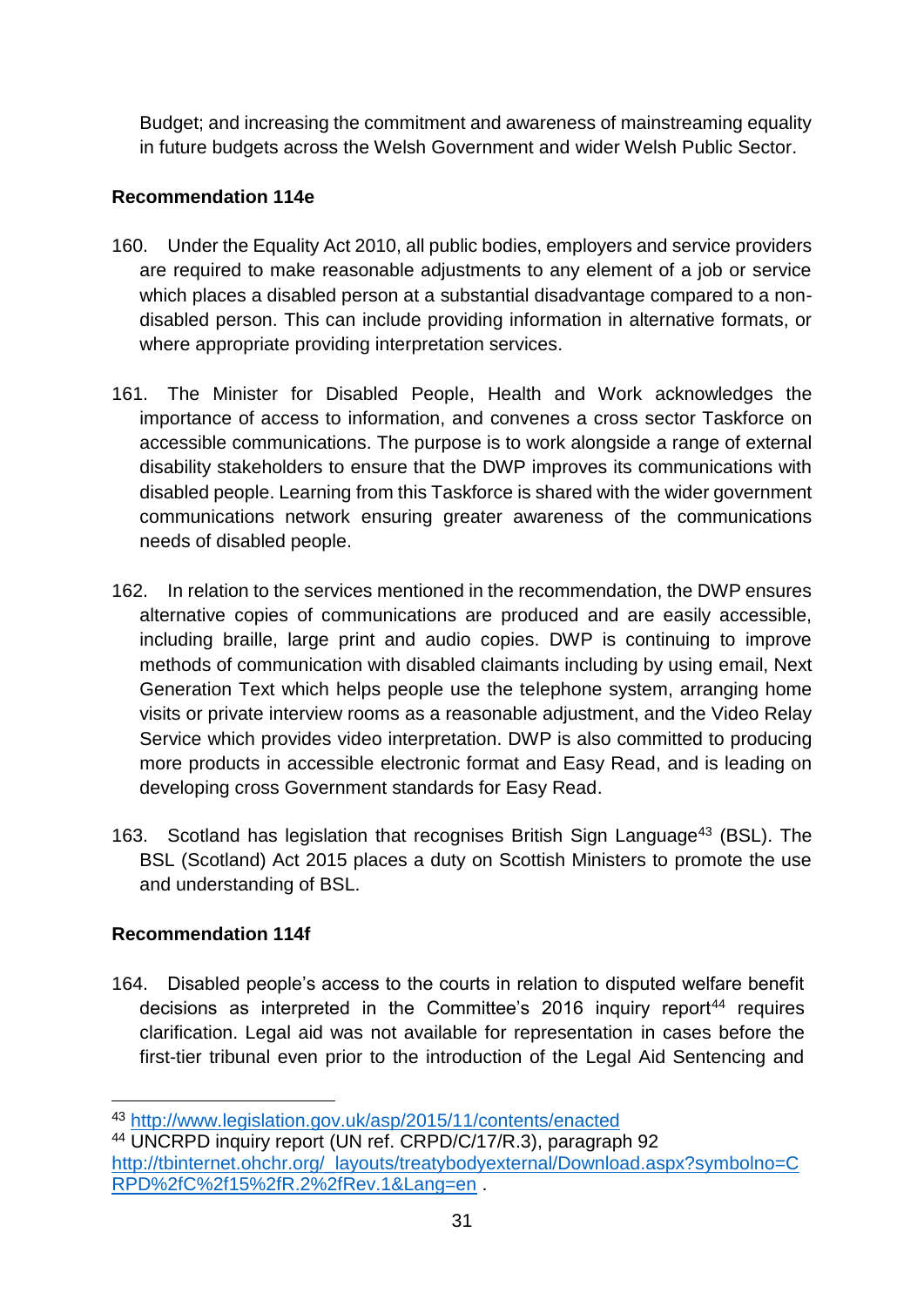Punishment of Offenders Act 2012<sup>45</sup> in April 2013, though it was available for legal advice. This was because this tribunal is informal and non-adversarial, and as such there was no need for legal representation. Legal aid continues to provide access to justice, for those eligible, in the highest priority cases, including disputes with Local Authorities about community care services for disabled people, and for discrimination and welfare benefit claims relating to contravention of the Equality Act 2010.

- 165. Legal aid is also available for judicial reviews, including those relating to welfare benefit policies. Advice for discrimination matters is provided through the Civil Legal Advice service<sup>46</sup>, an accessible helpline and online tool, which offers a range of adaptations and reasonable adjustments. Changes to legal aid have not restricted access to the appeals process. Nor has mandatory reconsideration, introduced in 2013 to allow earlier correction of decisions, with the right of appeal still available if required.
- 166. Scotland's new rights based social security system will be co-designed with individuals' current experience that will be grounded on the principles of dignity, fairness, respect and which aims to get decisions right first time, whereby an individual will have a right to request a re-determination if they think the Scottish social security agency has not made the right decision. If the re-determination is not concluded in the prescribed time limit or the individual is dissatisfied with their re-determination they will have a right of appeal to the First-tier Tribunal in the Scottish Tribunals, which subject to certain conditions being met may attract legal aid for legal advice short of representation. Where a further appeal can be made to the Upper Tribunal, legal aid will incorporate representation.

## **Recommendation 114g**

- 167. The UK has a strong record of engaging with disabled people to inform policy making across government. However we do continually seek to improve our practices and services are increasingly informed by disabled people, for example we are reinvigorating our Office for Disability Issues stakeholder engagement later this year to ensure we engage with more Disabled People's User Led Organisations, smaller local stakeholders and individuals.
- 168. During the consultation following the 'Improving Lives: the Work, Health and Disability Green Paper<sup>47</sup>, we received around 6,000 responses following close engagement with stakeholders and 166 accessible events. These views informed

<sup>45</sup> <http://www.legislation.gov.uk/ukpga/2012/10/contents>

<sup>46</sup> <https://www.gov.uk/civil-legal-advice>

<sup>47</sup> [https://www.gov.uk/government/consultations/work-health-and-disability-improving](https://www.gov.uk/government/consultations/work-health-and-disability-improving-lives)[lives](https://www.gov.uk/government/consultations/work-health-and-disability-improving-lives)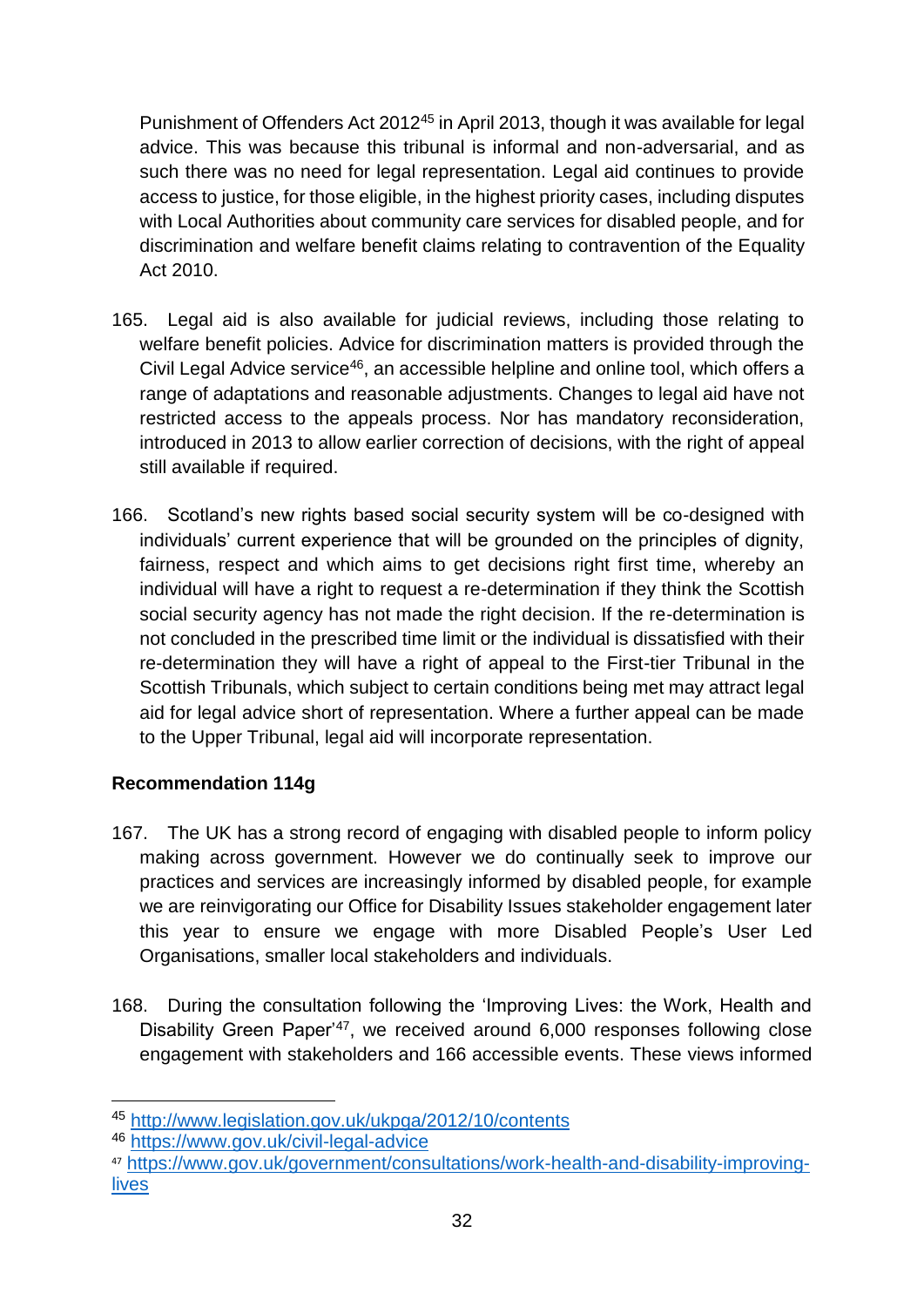our strategy and vision to see one million more disabled people in employment by 2027, which we published in November 2017, 'Improving Lives: the future of Work, Health and Disability<sup>'48</sup>.

- 169. We are committed to working in partnership with stakeholders, including disabled people and people with long term health conditions, to achieve our vision and to inform the design of support that will be most useful. We have worked closely with charities, representative organisations and stakeholders, as well as with people with long term health conditions themselves. For example, we drew on the expertise of stakeholder representative groups when we developed the criteria for ending reassessments for customers with the most severe health conditions.
- 170. We ran several accessible events with stakeholders including disabled peoples organisations for two recent consultations on the draft transport Accessibility Action Plan and on the Cycling and Walking Investment Strategy<sup>49</sup> Safety Review. Another consultation on widening eligibility for the Blue Badge<sup>50</sup> scheme which helps disabled people with severe mobility conditions to park closer to their destination received around 6,000 responses.
- 171. The Welsh Government's Disability Equality Forum is chaired by the Leader of the House and Chief Whip and is made up of disabled and non-disabled people with a range of expertise. The Forum provides an opportunity for stakeholders to advise the Welsh Government, and the wider public sector, on the key issues that affect disabled people in Wales. It is also a forum for sharing best practice.
- 172. Disability Wales has been awarded grant of £500,000 from 2017 to 2020, from our Equality and Inclusion Grant Programme, to be the representative body for disabled people and their organisations in Wales and work with the Welsh Government and other public bodies to ensure the views of disabled people are heard.
- 173. The Scottish Government is committed to involving people with direct experience of benefits. Over 2,400 volunteers from across Scotland have signed up to work with Scottish Government as part of the Experience Panels<sup>51</sup>. The Scottish Government is determined that the new Scottish social security system is built to support those people who need it most.

 $\overline{a}$ 

<sup>48</sup> [https://www.gov.uk/government/publications/improving-lives-the-future-of-work](https://www.gov.uk/government/publications/improving-lives-the-future-of-work-health-and-disability)[health-and-disability](https://www.gov.uk/government/publications/improving-lives-the-future-of-work-health-and-disability)

<sup>49</sup>[https://assets.publishing.service.gov.uk/government/uploads/system/uploads/attac](https://assets.publishing.service.gov.uk/government/uploads/system/uploads/attachment_data/file/512895/cycling-and-walking-investment-strategy.pdf) [hment\\_data/file/512895/cycling-and-walking-investment-strategy.pdf](https://assets.publishing.service.gov.uk/government/uploads/system/uploads/attachment_data/file/512895/cycling-and-walking-investment-strategy.pdf)

<sup>50</sup> <https://www.gov.uk/browse/driving/disability-health-condition>

<sup>51</sup> <https://beta.gov.scot/policies/social-security/engagement-on-social-security/>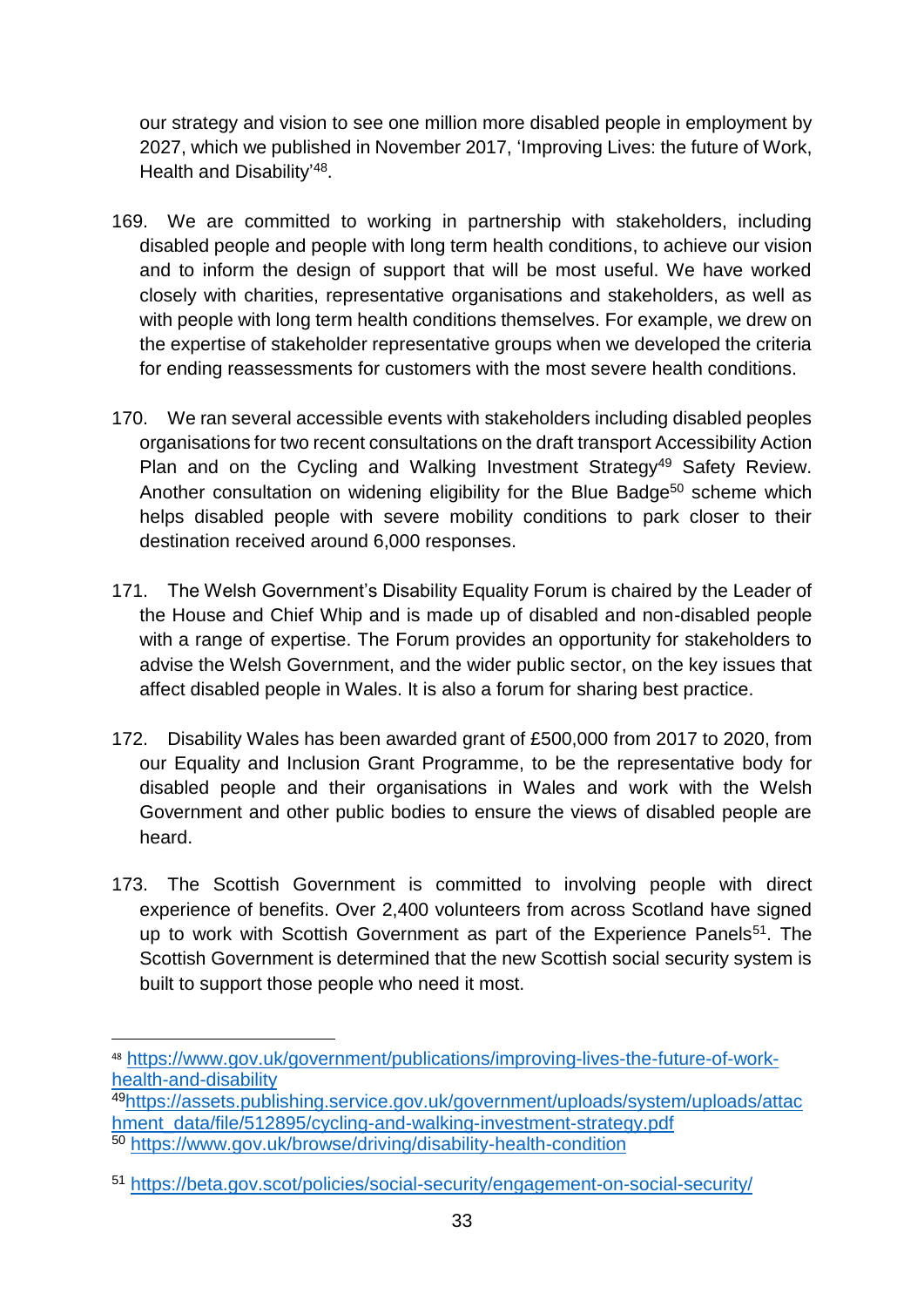# **Recommendation 114h**

- 174. The UK recognises the rights of all disabled people, including those in care of the state, to live with dignity, respect and integrity. We combat stereotypes, discrimination, harassment and hate crime through a wide range of programmes in various settings.
- 175. We take our responsibility to tackle Disability Hate Crime and promote positive attitudes towards disabled people extremely seriously. We have a strong legislative framework to tackle hate crime, including provisions for the court to increase a sentence where the offence was motivated by hostility towards a person's disability.
- 176. Work is under way to improve attitudes towards disabled people and raise awareness of Disability Hate Crime through the Hate Crime Action Plan<sup>52</sup> that was published in July 2016 by the Home Office. The four year, cross-Government action plan, focuses on five key areas. These are; preventing hate crime by challenging beliefs and attitudes, responding to hate crime within our communities, increasing the reporting of hate crime, improving support for victims of hate crime and building our understanding of hate crime.
- 177. The Home Office and Ministry of Housing, Communities and Local Government are refreshing the action plan later this year, and are working with stakeholders to ensure it remains fit for purpose. The plan has specific actions focused on disability hate crime, and includes work to identify and share best practice examples of tackling disability hate crime, guidance from the Crown Prosecution Service for hate crime victims/witnesses who have a learning disability, and community led projects focused on tackling disability hate crime. We continue to work alongside key stakeholders to understand what works well and to identify what more can be done to protect victims from disability hate crime.
- 178. All schools are legally required to have a behaviour policy with measures to prevent all forms of bullying among pupils. They have the freedom to develop their own anti-bullying strategies appropriate to their environment but are held to account via Ofsted.
- 179. We are providing £1.75m of funding, over 2 years for four anti-bullying organisations to support schools tackle bullying. This funding includes projects targeting bullying of particular groups, such as those with special educational needs and those who are victims of hate related bullying, along with a project to report bullying online. The project led by the Anti-Bullying Alliance is focused on tackling bullying related to special educational needs and disability. It includes

 $\overline{a}$ <sup>52</sup> <https://www.gov.uk/government/publications/hate-crime-action-plan-2016>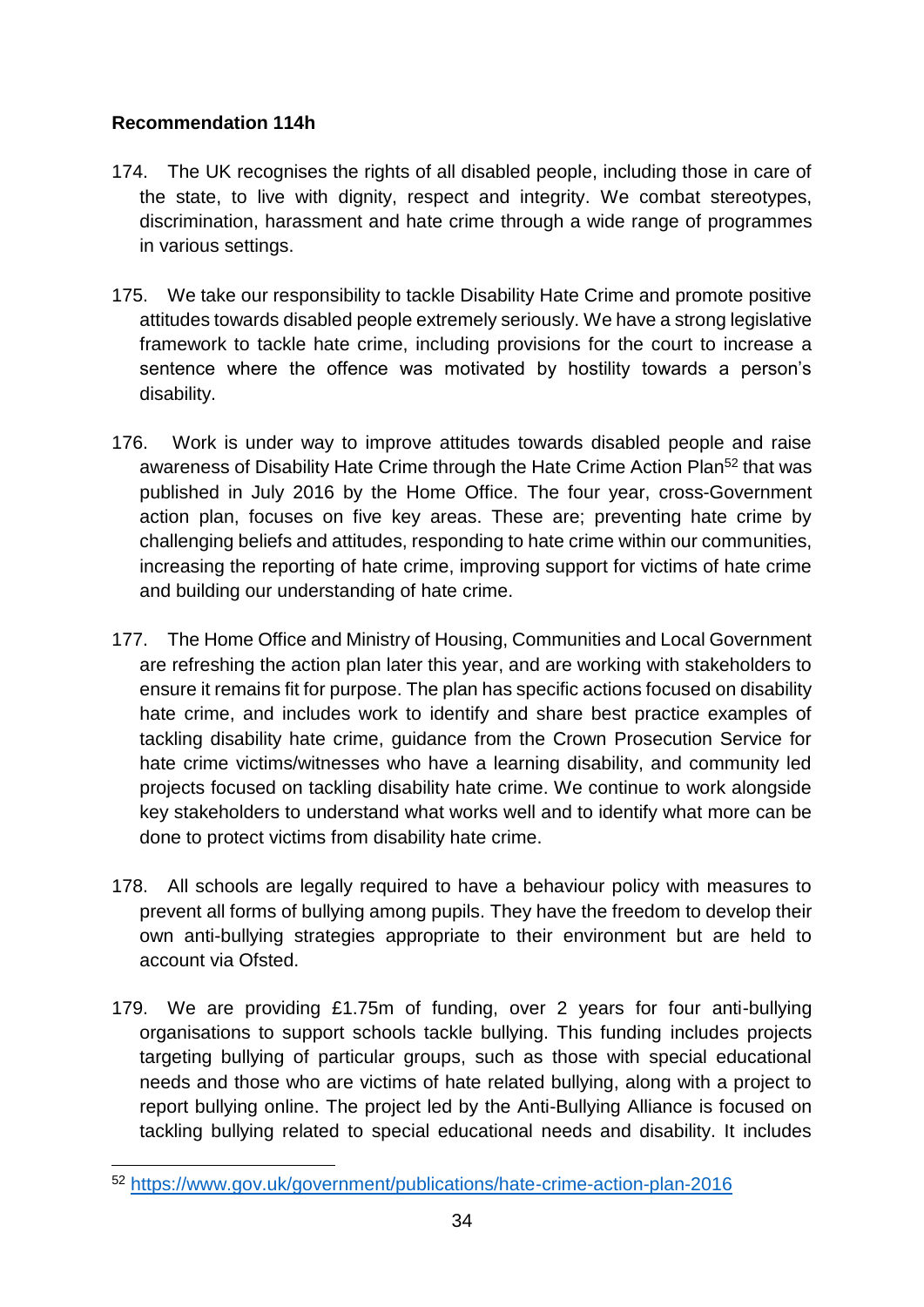face-to-face training for teachers along with helplines and online information for parents of children with special educational needs and disabilities.

- 180. Our Internet Safety Strategy aims to make the UK the safest place in the world to be online as part of wider work on the Digital Charter<sup>53</sup>. We expect all social media platforms to sign up to our code of practice and annual online safety transparency reporting to safeguard users and ensure consistent standards. The code requires platforms maintain a clear and transparent reporting process for users to report abuse targeting disability. We encourage companies to specify the number of reports of abuse targeting disability in their transparency reporting. We recently announced a forthcoming White Paper that will set out proposals for future legislation to cover the full range of legal and illegal online harms.
- 181. Disability Confident has signed up over 7,000 businesses. It gets employers to think differently about disability and to take action to improve how they attract, recruit and retain disabled workers.
- 182. The Welsh Government continues to tackle hate crime in partnership with members of the Hate Crime Criminal Justice Board Cymru (HCCJBC), including the four Police forces, Police and Crime Commissioners, Crown Prosecution Service, other Criminal Justice agencies, Victim Support and other third sector representatives. The HCCJBC is working with the Disability Equality Forum, convened by the Welsh Government, to examine how we can improve disability hate crime reporting, support for victims, and bringing perpetrators to justice.
- 183. In 2016/17 338 disability hate crime cases were reported to the police in Wales, up 39% on the previous year. This partly demonstrates increased rates of reporting, which reflects the work of work the Welsh Government, the Police, and the third sector to encourage victims to report and to improve case handling. Rates of satisfaction with how cases are handled once they are reported are high. For example, in 2016/17 Gwent Police figures show 90% of people were completely or very satisfied with the treatment they received from officers, and 74% completely or very satisfied with their overall experience following reporting.
- 184. In June 2017, the Scottish Government published an ambitious programme of work to tackle hate crime and build community cohesion. In October 2017, the Scottish Government ran a 'Hate Has No Home in Scotland' campaign to raise awareness of hate crime and how to report it. The campaign evaluation was positive and showed that it was particularly successful among those who have experienced hate crime. On 31 May 2018 Lord Bracadale published his review into hate crime legislation in Scotland<sup>54</sup>. The Scottish Government has accepted his

**<sup>.</sup>** <sup>53</sup> <https://www.gov.uk/government/publications/digital-charter>

<sup>54</sup> <https://www.gov.scot/Publications/2018/05/8696>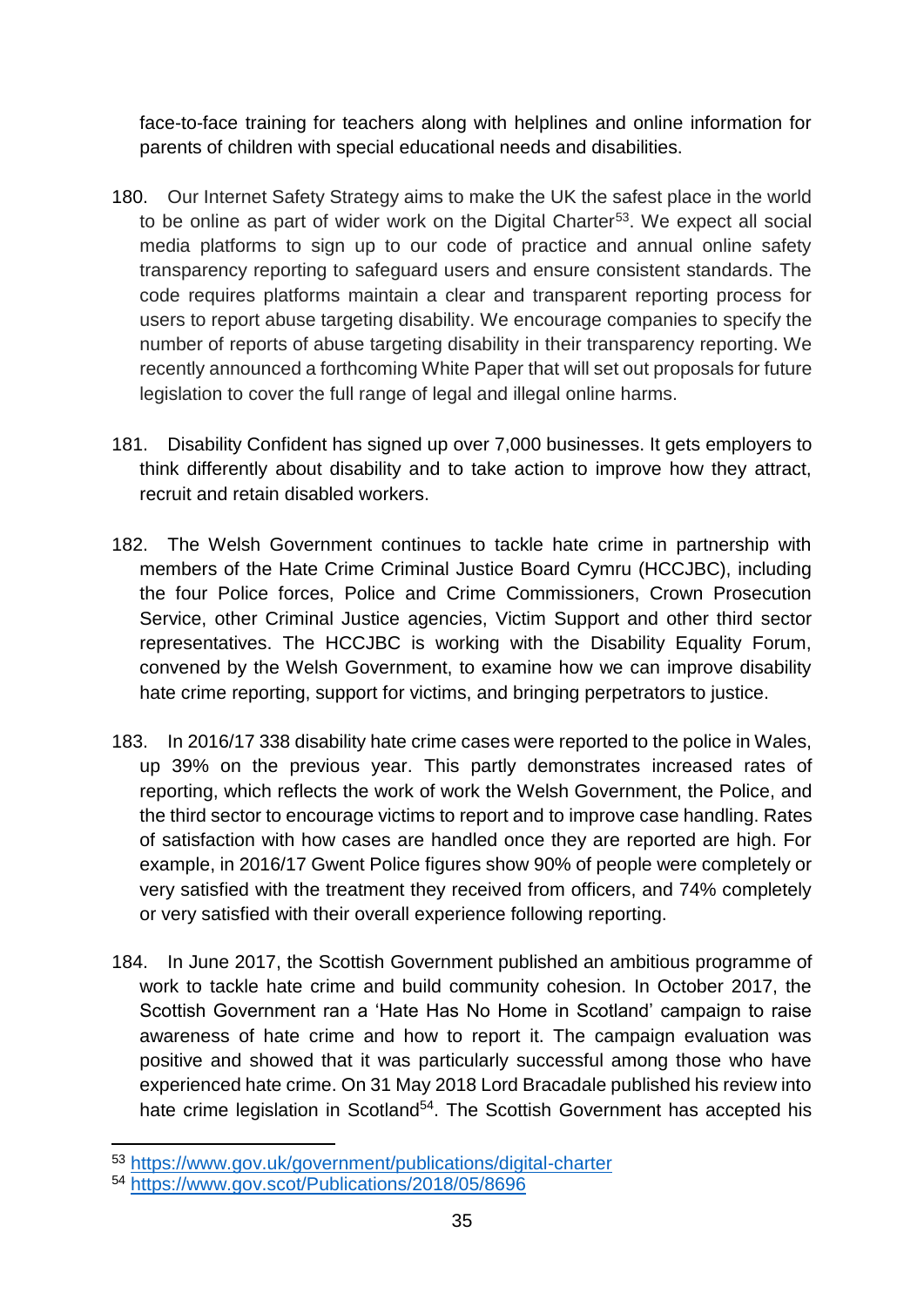recommendation to consolidate all Scottish hate crime legislation into one new hate crime statute and will use his report and recommendations as the basis for consulting on the detail of what should be included in a new hate crime bill.

#### **Recommendation 114i**

- 185. As explained in our response to Recommendation 2, the UK Government believes that the PSED provides an adequate mechanism for identifying unintended or disproportionate impacts of policies on those with protected characteristics protected in the Equality Act 2010, including disabled people.
- 186. The UK Government regularly carries out equality analysis and gives due consideration to the potential effects of key decisions on groups with protected characteristics. All public bodies must be able to show how they have duly considered equality issues when they develop, implement and review policies, services, legislation and processes.

## **Recommendation 114j**

- 187. As already outlined in our response under Recommendations 2 and 9, the PSED provides a mechanism for identifying unintended or disproportionate impacts of policies and programmes on disabled people or certain groups of disabled people.
- 188. Equality policies, including disability policies, are already mainstreamed across all UK government departments and public sector bodies, and each organisation has a responsibility to monitor the impact of their individual policies on disabled people. This is the case for all policy, not just disability-related policies.
- 189. To meet their obligations under the PSED, public sector bodies are also encouraged to gather data on service users in order to conduct equality analysis that will inform decisions on policy and service delivery, including consulting with disabled groups where relevant. Where the equality analysis identifies disproportionate impacts on disabled people, organisations should consider options for removing or reducing the likelihood of negative consequences. This can include adaptations to the overall approach, measures to mitigate against the possible disproportionate impacts or transitional arrangements.
- 190. The PSED and related activities provide a transparent and effective mechanism to monitor the impact of the different policies and programmes on disabled people and is in keeping with the human rights-based model of disability, which is focused on assessing unintended or disproportionate impacts on disabled people or certain groups of disabled people.